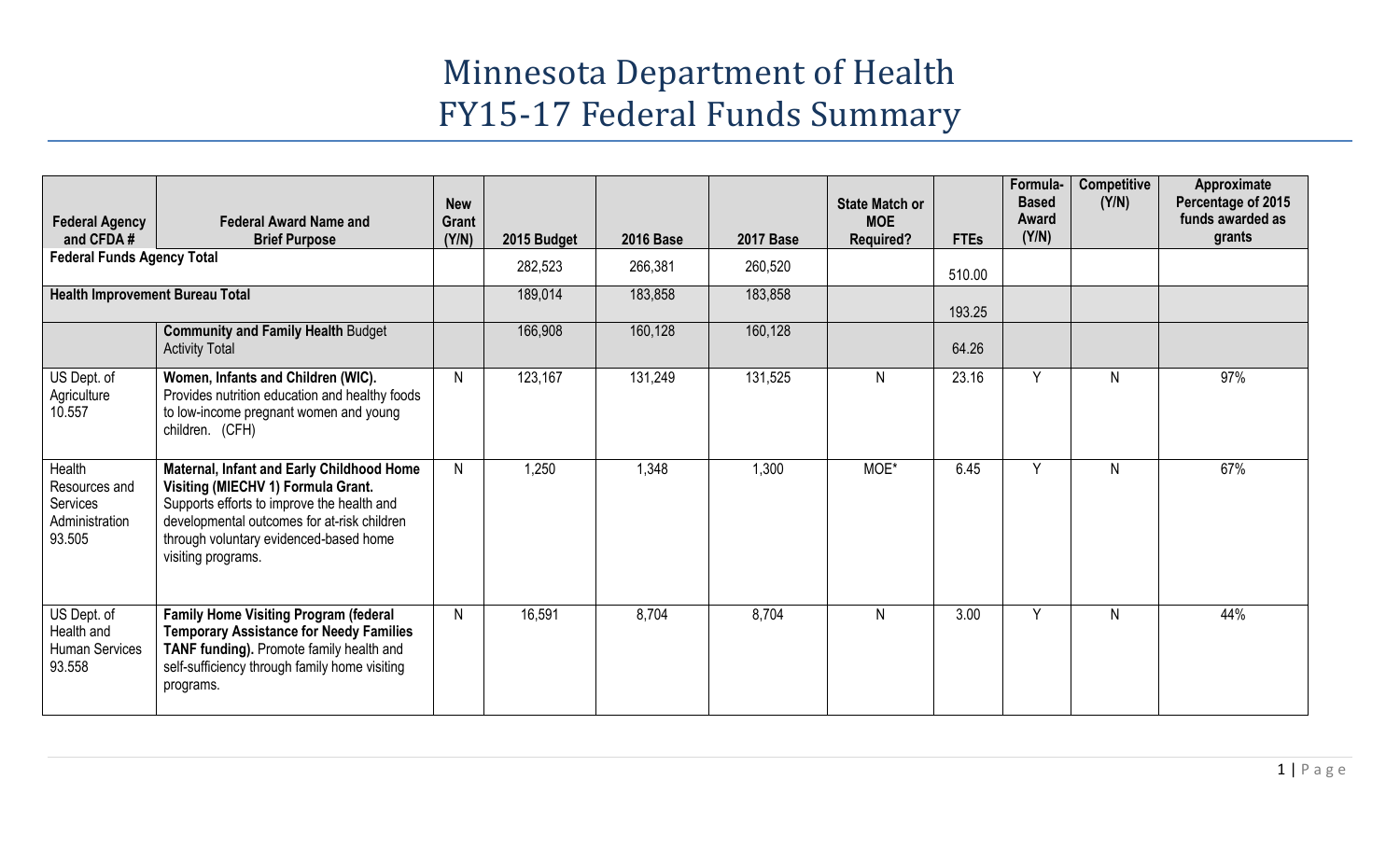| <b>Federal Agency</b><br>and CFDA#                                     | <b>Federal Award Name and</b><br><b>Brief Purpose</b>                                                                                                                                                                                            | <b>New</b><br><b>Grant</b><br>(Y/N) | 2015 Budget | <b>2016 Base</b> | <b>2017 Base</b> | <b>State Match or</b><br><b>MOE</b><br><b>Required?</b> | <b>FTEs</b> | Formula-<br><b>Based</b><br>Award<br>(Y/N) | <b>Competitive</b><br>(Y/N) | Approximate<br>Percentage of 2015<br>funds awarded as<br>grants |
|------------------------------------------------------------------------|--------------------------------------------------------------------------------------------------------------------------------------------------------------------------------------------------------------------------------------------------|-------------------------------------|-------------|------------------|------------------|---------------------------------------------------------|-------------|--------------------------------------------|-----------------------------|-----------------------------------------------------------------|
| Health<br>Resources and<br>Services<br>Administration<br>93.505        | Maternal, Infant, and Early Childhood Home<br>Visiting (MIECHV II) Expansion Grant.<br>Supports efforts to improve the health and<br>developmental outcomes for at-risk children<br>through voluntary evidenced-based home<br>visiting programs. | N                                   | 7,424       |                  |                  | MOE*                                                    | 7.00        | $\mathsf{N}$                               | Y                           | 81%                                                             |
| Health<br>Resources and<br>Services<br>Administration<br>93.994        | Maternal and Child Health Block Grant. <sup>1</sup><br>Supports public health services to low-income,<br>high-risk mothers and children, including<br>children with special health needs.                                                        | $\mathsf{N}$                        | 8,939       | 9,100            | 9,100            | $MOE^* + 75%$<br>state match                            | 9.00        | Y                                          | N                           | 67%                                                             |
| US Dept. of<br>Health and<br>Human Services<br>93.500                  | Young Student Parents. Supports pregnant<br>and parenting women and men (under age 26)<br>to accomplish their higher education/post-<br>secondary education goals.                                                                               | N                                   | 1,500       | 1,500            | 1,500            | $\mathsf{N}$                                            | 2.50        | $\mathsf{N}$                               | Y                           | 73%                                                             |
| <b>Health</b><br>Resources and<br>Services<br>Administration<br>93.283 | <b>Universal Newborn Screening and Hearing</b><br>Program. Supports efforts to detect hearing<br>impairments in infants and reduce or eliminate<br>negative impacts through early intervention.                                                  | $\mathsf{N}$                        | 250         | 250              | 250              | N                                                       | 1.20        | $\mathsf{N}$                               | Y                           | 40%                                                             |
| US Dept. of<br>Agriculture<br>10.565                                   | <b>Commodity Supplemental Food Program</b><br>(CSFP). Provides nutrition information and<br>supplemental foods to elderly and age 5<br>children.                                                                                                 | $\mathsf{N}$                        | 1,115       | 1,200            | 1,200            | $\mathsf{N}$                                            | 0.70        | Y                                          | N                           | 99%                                                             |
| US Dept. of<br>Agriculture<br>10.557                                   | <b>WIC Breastfeeding Peer Counsel. Promotes</b><br>and supports breastfeeding among WIC<br>recipients.                                                                                                                                           | $\mathsf{N}$                        | 1,022       | 1,022            | 1,022            | $\mathsf{N}$                                            | 0.75        | Y                                          | N                           | 70%                                                             |
| Health<br>Resources and<br>Services<br>Administration<br>93.235        | <b>Abstinence Education.</b> <sup>2</sup><br>Reduce the teen pregnancy and sexually<br>transmitted infections rates among 15-17 year<br>olds.                                                                                                    | N                                   | 503         | 503              | 503              | 75% state<br>match                                      | 0.75        | Y                                          | N                           | 34%                                                             |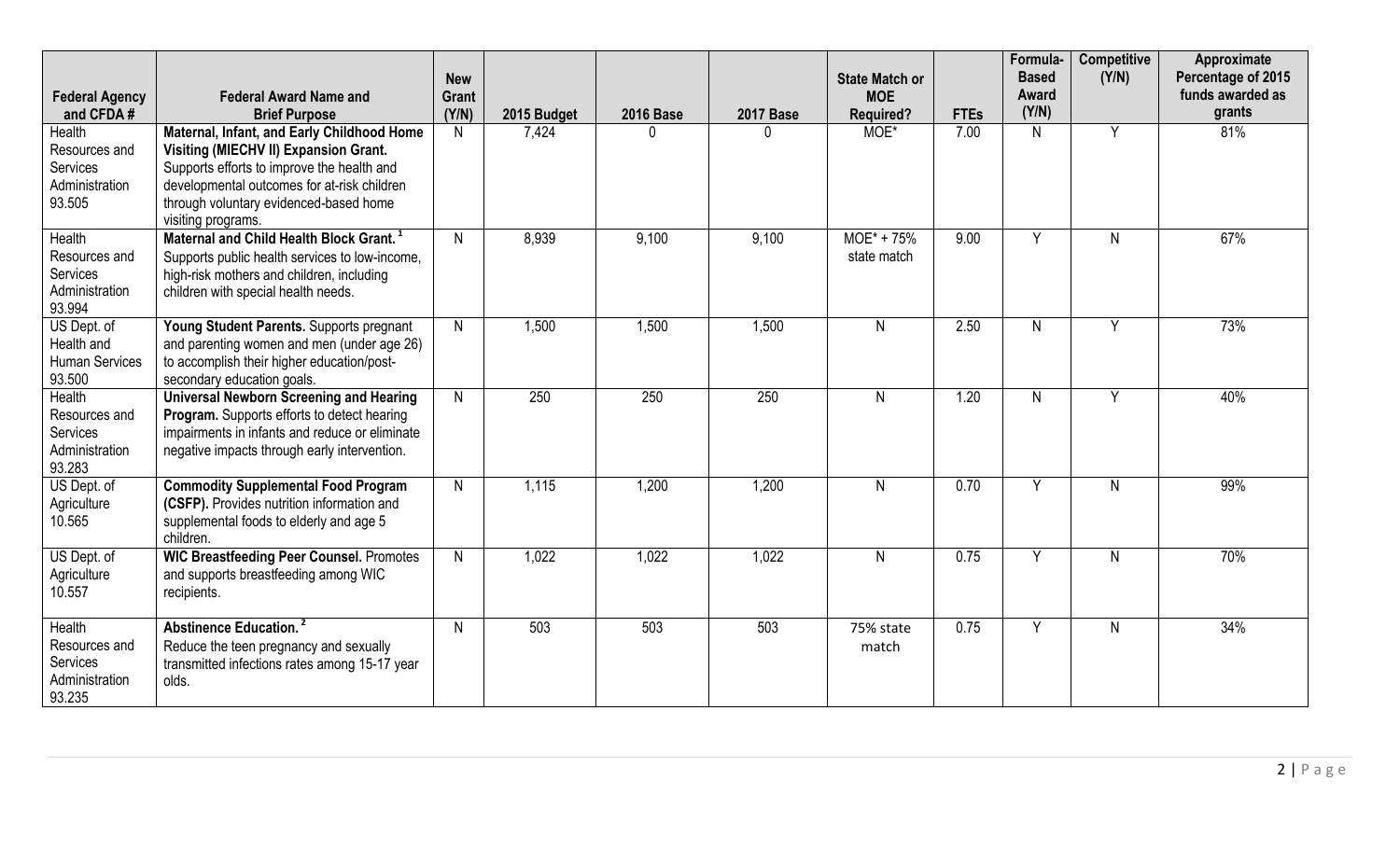|                                                                        | <b>Federal Award Name and</b>                                                                                                                                                                                                                                                                                                                                                                                                       | <b>New</b><br>Grant |             |                  |                  | <b>State Match or</b><br><b>MOE</b> |             | Formula-<br><b>Based</b><br>Award | <b>Competitive</b><br>(Y/N) | Approximate<br>Percentage of 2015<br>funds awarded as |
|------------------------------------------------------------------------|-------------------------------------------------------------------------------------------------------------------------------------------------------------------------------------------------------------------------------------------------------------------------------------------------------------------------------------------------------------------------------------------------------------------------------------|---------------------|-------------|------------------|------------------|-------------------------------------|-------------|-----------------------------------|-----------------------------|-------------------------------------------------------|
| <b>Federal Agency</b><br>and CFDA#                                     | <b>Brief Purpose</b>                                                                                                                                                                                                                                                                                                                                                                                                                | (Y/N)               | 2015 Budget | <b>2016 Base</b> | <b>2017 Base</b> | <b>Required?</b>                    | <b>FTEs</b> | (Y/N)                             |                             | grants                                                |
| Health<br>Resources and<br>Services<br>Administration<br>93.235        | <b>Abstinence Education. Supplementary</b><br>Funding. <sup>2</sup><br>Reduce the teen pregnancy and sexually<br>transmitted infections rates among 15-17 year<br>olds.                                                                                                                                                                                                                                                             | Y                   | 157         | 157              | 157              | 75% state<br>match                  | $\Omega$    | Y                                 | N                           | 100%                                                  |
| HHS Office of<br>Adolescent<br>Health<br>93.297                        | <b>Teen Pregnancy Prevention Program</b><br>Replicating evidence-based teen pregnancy<br>prevention programs to scale in communities<br>with greatest need (Tier 1B)                                                                                                                                                                                                                                                                | Y                   | 2,000       | 2,000            | 2,000            | $\mathsf{N}$                        | 1.5         | $\mathsf{N}$                      | Y                           | 84%                                                   |
| US Dept. of<br>Health and<br>Human Services<br>93.558                  | <b>Family Planning.</b><br>Provide pre-pregnancy family planning<br>services to high risk low income individuals.                                                                                                                                                                                                                                                                                                                   | $\mathsf{N}$        | 1,156       | 1,156            | 1,156            | $\mathsf{N}$                        | 0.00        | Y                                 | N.                          | 100%                                                  |
| Centers for<br>Disease Control<br>93.283                               | <b>Minnesota Birth Defects Information</b><br>System. Supports surveillance of birth defects<br>in Minnesota.                                                                                                                                                                                                                                                                                                                       | $\mathsf{N}$        | 140         | 140              | 140              | $\mathsf{N}$                        | 1.25        | $\mathsf{N}$                      | Y                           | N/A                                                   |
| <b>Health</b><br>Resources and<br>Services<br>Administration<br>93.110 | Minnesota's Cross-Systems Care<br><b>Coordination Improvement Project for</b><br><b>Children and Youth with Special Health</b><br>Care Needs (CYSHCN). Supports efforts to<br>increase the proportion of CYSHCN who<br>receive integrated care through a<br>patient/family-centered, health care home<br>approach.                                                                                                                  | Y                   | 300         | 300              | 300              | $\mathsf{N}$                        | 2.00        | $\mathsf{N}$                      | $\overline{Y}$              | N/A                                                   |
| Health<br>Resources and<br>Services<br>Administration<br>93.110        | <b>State Implementation Grant for Improving</b><br>Services for Children and Youth with<br><b>Autism Spectrum Disorder and other</b><br>Developmental Delays. Supports efforts to<br>increase awareness of the signs and<br>symptoms of ASD/DD and available resources<br>for stakeholders; strengthen the infrastructure<br>serving children with ASD/DD; and increase<br>knowledge and empowerment of families and<br>caregivers. | Y                   | 219         | 300              | $\overline{72}$  | $\mathsf{N}$                        | 0.50        | $\mathsf{N}$                      | Y                           | 34%                                                   |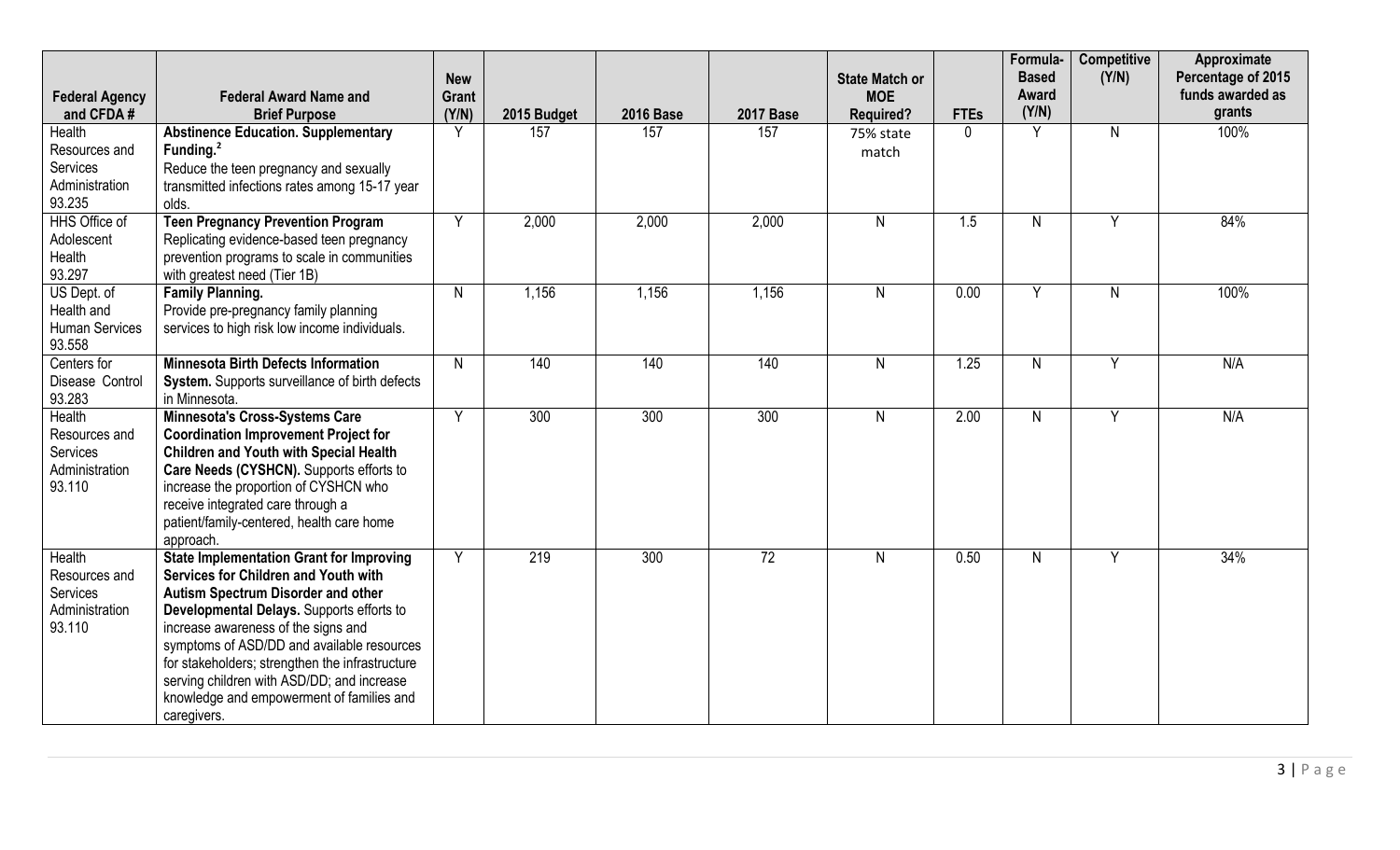| <b>Federal Agency</b><br>and CFDA#                              | <b>Federal Award Name and</b><br><b>Brief Purpose</b>                                                                                                                                                                                                                                                                                                | <b>New</b><br>Grant<br>(Y/N) | 2015 Budget | <b>2016 Base</b> | <b>2017 Base</b> | <b>State Match or</b><br><b>MOE</b><br><b>Required?</b>                      | <b>FTEs</b> | Formula-<br><b>Based</b><br>Award<br>(Y/N) | <b>Competitive</b><br>(Y/N) | Approximate<br>Percentage of 2015<br>funds awarded as<br>grants |
|-----------------------------------------------------------------|------------------------------------------------------------------------------------------------------------------------------------------------------------------------------------------------------------------------------------------------------------------------------------------------------------------------------------------------------|------------------------------|-------------|------------------|------------------|------------------------------------------------------------------------------|-------------|--------------------------------------------|-----------------------------|-----------------------------------------------------------------|
| Centers for<br>Disease Control<br>93.946                        | <b>Pregnancy Risk Assessment Monitoring</b><br>System (PRAMS). Monitors maternal<br>experiences and behaviors just before, during<br>and after pregnancy.                                                                                                                                                                                            | N                            | 145         | 160              | 160              | N                                                                            | 1.50        | N                                          | Y                           | N/A                                                             |
| Health<br>Resources and<br>Services<br>Administration<br>93.110 | <b>Minnesota's Early Childhood</b><br><b>Comprehensive Systems Grant.</b><br>State agency coordination of expansion of<br>developmental screening activities.                                                                                                                                                                                        | N                            | 140         | 140              | 140              | $\mathsf{N}$                                                                 | 0.50        | $\mathsf{N}$                               | Y                           | N/A                                                             |
| Health<br>Resources and<br>Services<br>Administration<br>93.110 | Minnesota State System Development<br>Initiative. Supports efforts to align early<br>childhood service system priorities and<br>integrate their funding streams in order to<br>maximize health, mental health, early care and<br>education, parenting education and family<br>support benefits to the children, families, and<br>communities served. | $\mathsf{N}$                 | 91          | 100              | 100              | $\mathsf{N}$                                                                 | 1.00        | Y                                          | N.                          | N/A                                                             |
| US Dept. of<br>Health and<br>Human Services<br>93.092           | <b>Personal Responsibility Education</b><br>Program. Supports efforts to decrease teen<br>pregnancy/STIs in high-risk adolescent<br>populations.                                                                                                                                                                                                     | N                            | 799         | 799              | 799              | $\mathsf{N}$                                                                 | 1.50        | Y                                          | N                           | 75%                                                             |
|                                                                 | <b>Health Promotion and Chronic Disease.</b><br><b>Budget Activity Total</b>                                                                                                                                                                                                                                                                         |                              | 13,932      | 15,557           | 15,557           |                                                                              | 104.34      |                                            |                             |                                                                 |
| Centers for<br>Disease Control<br>93.283<br>93.919              | Cancer Prevention & Control Programs. <sup>3</sup><br>Supports 1) comprehensive cancer planning &<br>implementation, 2) breast and cervical cancer<br>screening, 3) a statewide population-based<br>cancer registry, and 4) demonstration project<br>to increase cancer screening in Medicaid<br>recipients.                                         | N                            | 4,359       | 4,191            | 4,262            | Items 1 & 4):<br>No match<br>required<br>Items 2 & 3):<br>33% state<br>match | 34.65       | N.                                         | Y                           | 73%                                                             |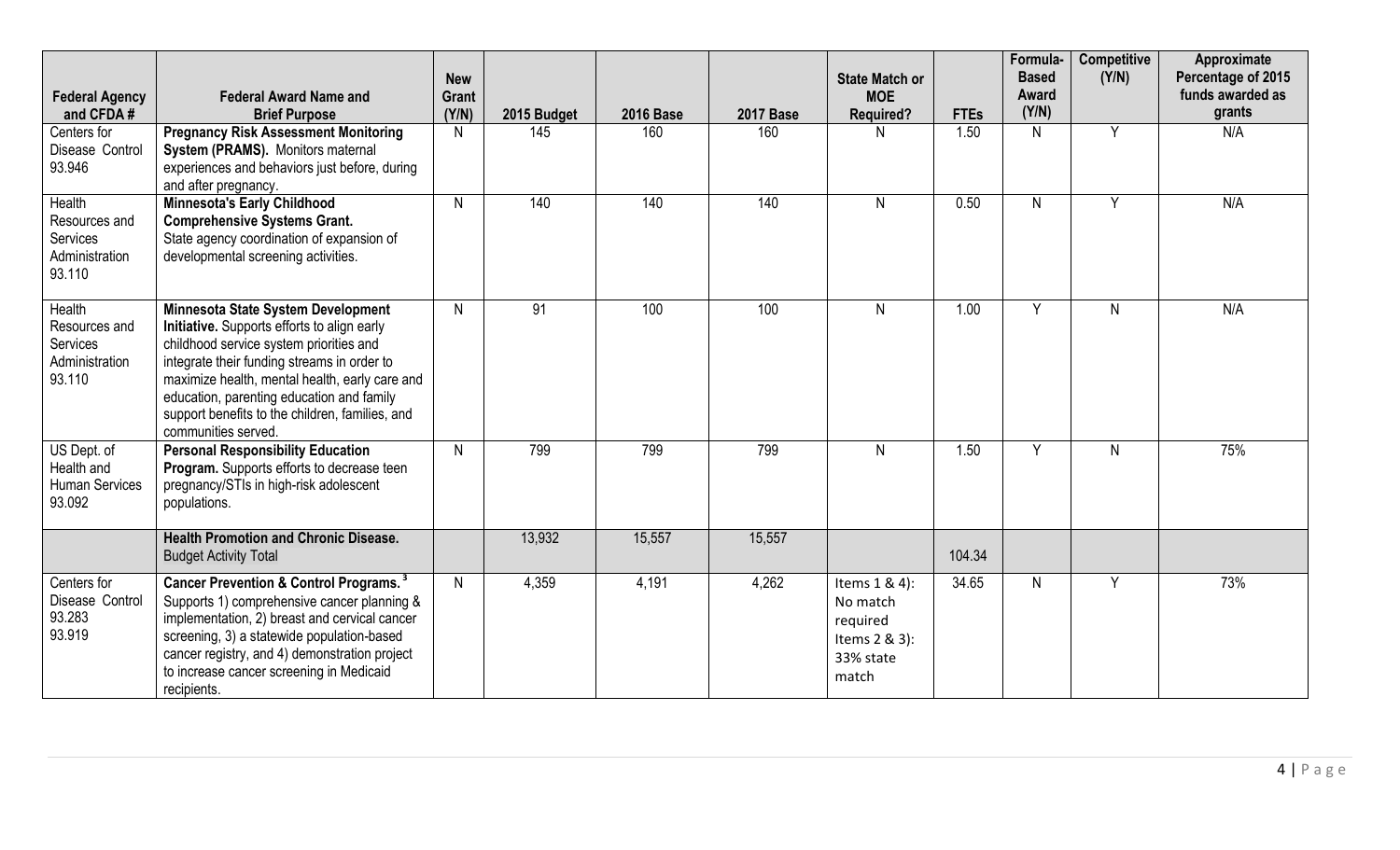| <b>Federal Agency</b><br>and CFDA#                              | <b>Federal Award Name and</b><br><b>Brief Purpose</b>                                                                                                                                                                                                   | <b>New</b><br>Grant<br>(Y/N) | 2015 Budget | <b>2016 Base</b> | <b>2017 Base</b> | <b>State Match or</b><br><b>MOE</b><br><b>Required?</b> | <b>FTEs</b> | Formula-<br><b>Based</b><br>Award<br>(Y/N) | <b>Competitive</b><br>(Y/N) | Approximate<br>Percentage of 2015<br>funds awarded as<br>grants |
|-----------------------------------------------------------------|---------------------------------------------------------------------------------------------------------------------------------------------------------------------------------------------------------------------------------------------------------|------------------------------|-------------|------------------|------------------|---------------------------------------------------------|-------------|--------------------------------------------|-----------------------------|-----------------------------------------------------------------|
| Centers for<br>Disease Control<br>93.070                        | <b>Environmental Public Health Tracking.</b><br>Supports a tracking system to integrate data<br>about environmental hazards with data about<br>diseases that are possibly linked to the<br>environment, and provide public access via a<br>data portal. | N                            | 569         | 873              | 873              | N                                                       | 7.00        | $\mathsf{N}$                               | Y                           | N/A                                                             |
| Health<br>Resources and<br>Services<br>Administration<br>93.236 | <b>Oral Health Workforce.</b><br>Supports statewide oral health workforce<br>activities and expands community-based<br>prevention programs.                                                                                                             | $\mathsf{N}$                 | 500         | 500              | 500              | $\mathsf{N}$                                            | 5.10        | $\mathsf{N}$                               | $\overline{Y}$              | 21%                                                             |
| Centers for<br>Disease Control<br>93.283                        | <b>Colorectal Cancer.</b><br>Supports promotion and provision of colorectal<br>cancer screening.                                                                                                                                                        | N                            | 907         | 950              | 950              | $\mathsf{N}$                                            | 4.11        | $\mathsf{N}$                               | Y                           | 36%                                                             |
| Centers for<br>Disease Control<br>93.136                        | <b>Sexual Violence Prevention.</b><br>Supports statewide prevention and education<br>programs that address sexual violence.                                                                                                                             | $\mathsf{N}$                 | 484         | $\overline{571}$ | 575              | $\mathsf{N}$                                            | 4.70        | N                                          | Y                           | 45%                                                             |
| Centers for<br>Disease Control<br>93.070                        | <b>Addressing Asthma.</b><br>Supports statewide activities to train health<br>professionals, educate individuals with asthma<br>and their families, and explain asthma to the<br>public.                                                                | N                            | 528         | 625              | 625              | $\mathsf{N}$                                            | 5.22        | $\mathsf{N}$                               | Y                           | 7%                                                              |
| Centers for<br>Disease Control<br>93.283                        | Stroke Registry. Supports a hospital-based<br>stroke registry that is used to improve care for<br>stroke patients.                                                                                                                                      | N                            | 350         | 350              | 350              | N                                                       | 2.79        | N                                          | Y                           | N/A                                                             |
| Centers for<br>Disease Control<br>93.136                        | <b>Injury Prevention and Control Program.</b><br>Supports comprehensive injury prevention and<br>control activities, with a focus on traumatic<br>brain injury.                                                                                         | $\mathsf{N}$                 | 246         | 246              | 246              | $\mathsf{N}$                                            | 1.16        | $\mathsf{N}$                               | $\overline{Y}$              | N/A                                                             |
| Centers for<br><b>Disease Control</b><br>93.283                 | Oral Health Program. Supports the<br>development of state-level infrastructure to<br>improve oral health in the state.                                                                                                                                  | $\mathsf{N}$                 | 330         | 370              | 370              | $\mathsf{N}$                                            | 3.31        | $\mathsf{N}$                               | $\overline{Y}$              | N/A                                                             |
| Centers for<br>Disease Control<br>93.583                        | <b>Comprehensive Cancer Control Policy.</b> <sup>4</sup><br>Supports policy, systems, and environmental<br>changes for cancer control.                                                                                                                  | $\mathsf{N}$                 | 185         | 171              | 171              | 10% state<br>match                                      | 1.10        | $\mathsf{N}$                               | Y                           | 10%                                                             |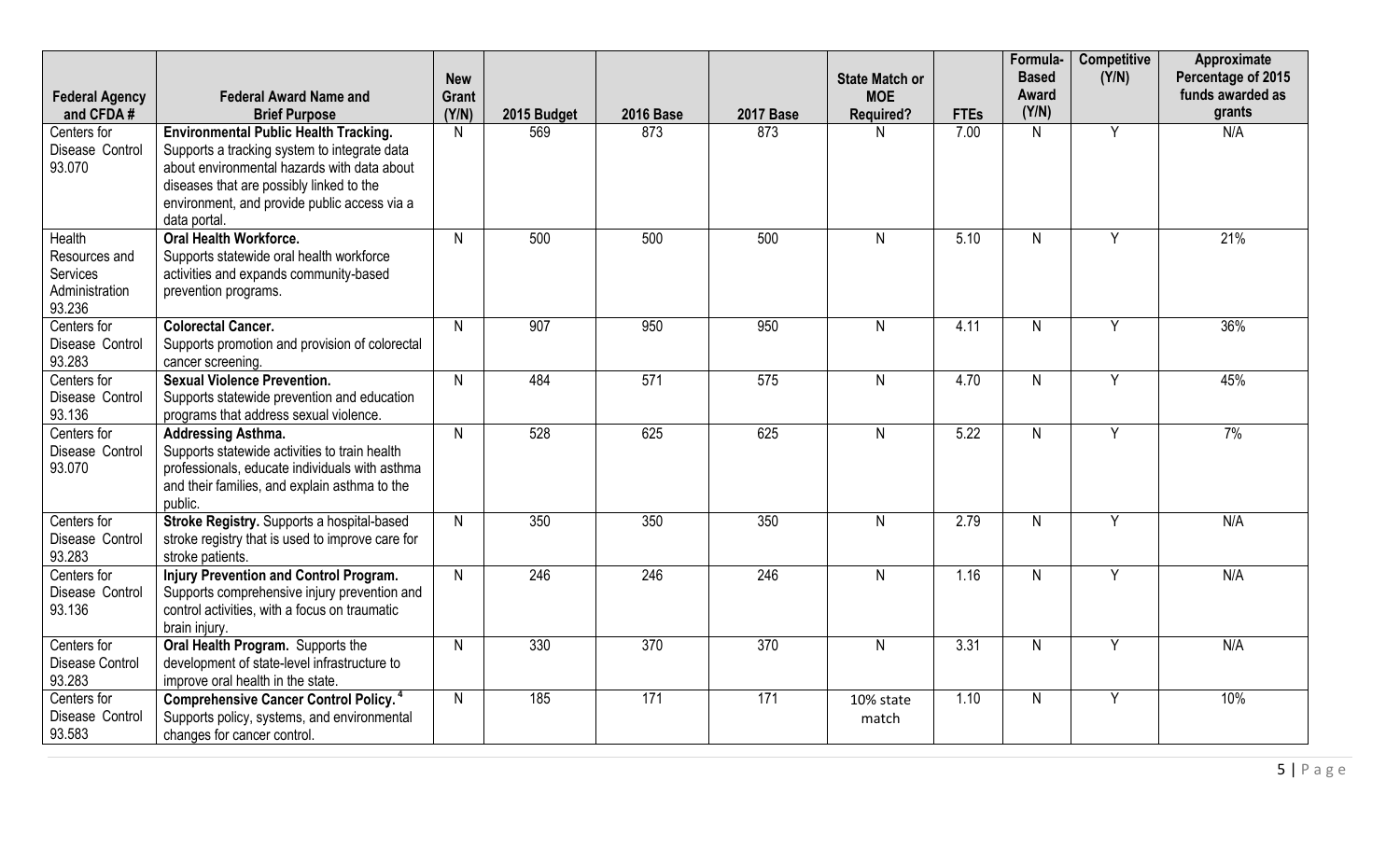| <b>Federal Agency</b><br>and CFDA#          | <b>Federal Award Name and</b><br><b>Brief Purpose</b>                                                                                                                                              | <b>New</b><br><b>Grant</b><br>(Y/N) | 2015 Budget | <b>2016 Base</b> | <b>2017 Base</b> | <b>State Match or</b><br><b>MOE</b><br><b>Required?</b> | <b>FTEs</b> | Formula-<br><b>Based</b><br>Award<br>(Y/N) | <b>Competitive</b><br>(Y/N) | Approximate<br>Percentage of 2015<br>funds awarded as<br>grants |
|---------------------------------------------|----------------------------------------------------------------------------------------------------------------------------------------------------------------------------------------------------|-------------------------------------|-------------|------------------|------------------|---------------------------------------------------------|-------------|--------------------------------------------|-----------------------------|-----------------------------------------------------------------|
| Centers for<br>Disease Control<br>14.914    | <b>Asthma Environmental Triggers.</b><br>Supports activities to reduce or eliminate<br>environmental triggers of asthma for children<br>who reside in public and assisted multi-family<br>housing. | N                                   | 409         | 0                | $\Omega$         | N                                                       | 0.00        | N                                          | Y                           | 6%                                                              |
| Centers for<br>Disease Control<br>93.262    | <b>Occupational Health and Safety</b><br>Surveillance. Determines rates, trends, and<br>causes of work-related injury and illness.                                                                 | N                                   | 120         | 140              | 140              | $\mathsf{N}$                                            | 1.05        | $\mathsf{N}$                               | Y                           | N/A                                                             |
| Centers for<br>Disease Control<br>93.283    | <b>MCSS Early Case Capture.</b><br>Supports enhancements to the cancer<br>surveillance system to increase the rapidity of<br>reporting for pediatric cancer cases.                                 | N                                   | 182         | 182              | 182              | $\mathsf{N}$                                            | 2.16        | $\mathsf{N}$                               | Y                           | N/A                                                             |
| Centers for<br>Disease<br>Control93.946     | <b>Sudden Unexplained Infant Deaths.</b><br>Identify and analyze all cases of SUID in<br>Minnesota to prevent further deaths.                                                                      | $\mathsf{N}$                        | 65          | 65               | 65               | $\mathsf{N}$                                            | 0.30        | $\mathsf{N}$                               | Y                           | N/A                                                             |
| Centers for<br>Disease Control<br>93.136    | <b>National Violent Death Reporting System.</b><br>Identify, report, and study violent deaths.                                                                                                     | $\mathsf{N}$                        | 216         | 216              | 216              | $\mathsf{N}$                                            | 2.30        | $\mathsf{N}$                               | Y                           | N/A                                                             |
| Centers for<br>Disease Control<br>93.946    | Sudden Death in the Young Registry.<br>Identify and analyze all cases of sudden and<br>unexplained deaths in children and youth in<br>Minnesota to prevent further deaths.                         | Y                                   | 57          | 57               | 57               | $\mathsf{N}$                                            | 0.60        | $\mathsf{N}$                               | Y                           | N/A                                                             |
| National<br>Institutes for<br>Health 93.399 | <b>Improving Risk Stratification for</b><br><b>Colonoscopy Screening.</b> Study the<br>prevalence of colorectal cancer based on<br>patient characteristics.                                        | Y                                   | 75          | 75               | $\mathbf{0}$     | $\mathsf{N}$                                            | 0.25        | $\mathsf{N}$                               | Y                           | 100%                                                            |
| Centers for<br>Disease Control<br>93.945    | <b>State Public Health Actions.</b><br>Prevent and control diabetes, heart disease,<br>obesity, and associated risk factors, and<br>promote school health.                                         | $\mathsf{N}$                        | 1,350       | 1,350            | 1,350            | $\mathsf{N}$                                            | 10.41       | $\mathsf{N}$                               | Y                           | 5%                                                              |
| Centers for<br>Disease Control<br>93.757    | <b>State and Local Public Health Actions.</b><br>Prevent obesity, diabetes, heart disease, and<br>stroke.                                                                                          | Y                                   | 3,000       | 3,000            | 3,000            | N                                                       | 13.13       | $\mathsf{N}$                               | Y                           | 93%                                                             |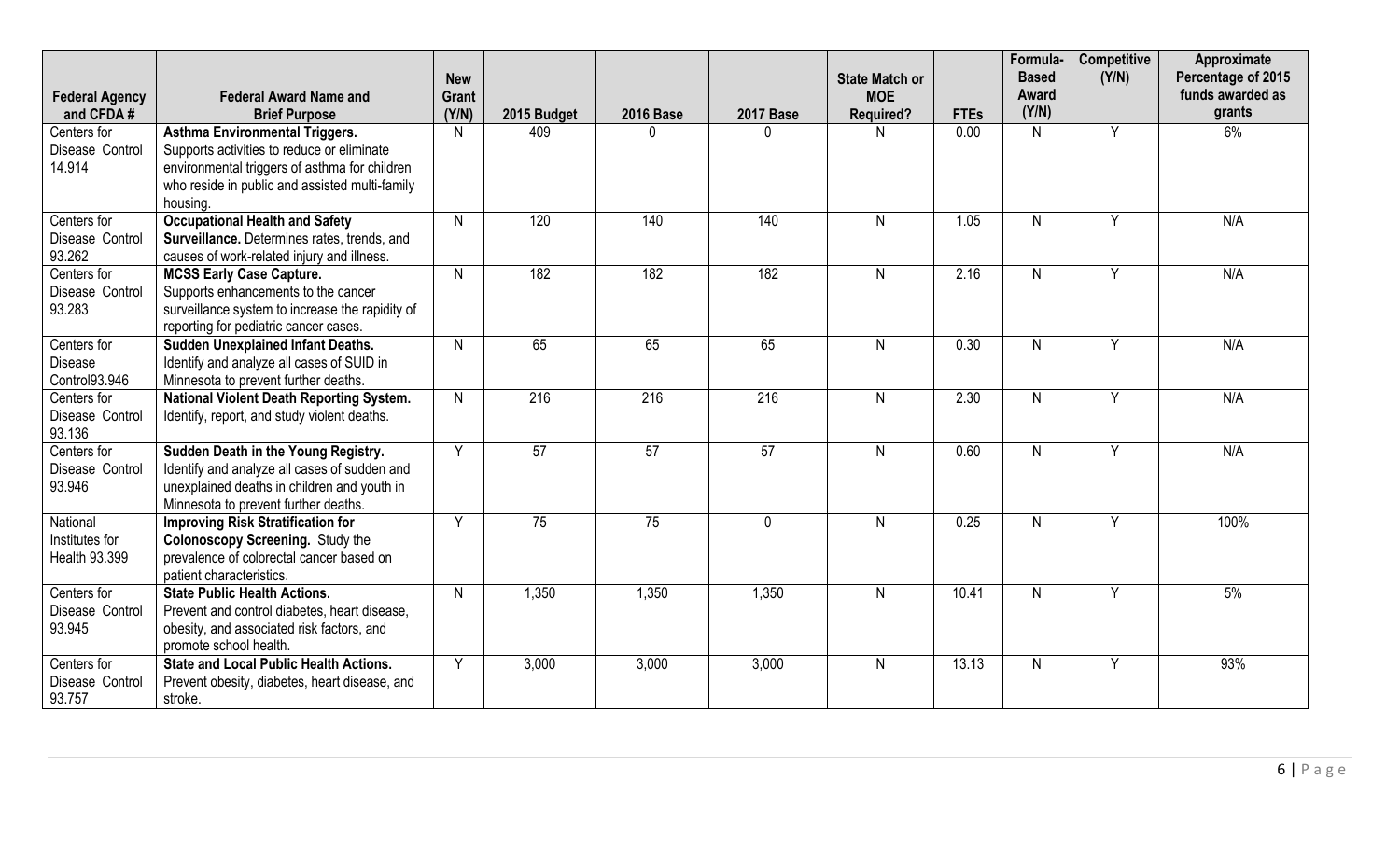| <b>Federal Agency</b>                                           | <b>Federal Award Name and</b>                                                                                                                                                                                                                                                                                  | <b>New</b><br>Grant |              |                  |                  | <b>State Match or</b><br><b>MOE</b> |             | Formula-<br><b>Based</b><br>Award | Competitive<br>(Y/N) | Approximate<br>Percentage of 2015<br>funds awarded as |
|-----------------------------------------------------------------|----------------------------------------------------------------------------------------------------------------------------------------------------------------------------------------------------------------------------------------------------------------------------------------------------------------|---------------------|--------------|------------------|------------------|-------------------------------------|-------------|-----------------------------------|----------------------|-------------------------------------------------------|
| and CFDA#                                                       | <b>Brief Purpose</b>                                                                                                                                                                                                                                                                                           | (Y/N)               | 2015 Budget  | <b>2016 Base</b> | <b>2017 Base</b> | <b>Required?</b>                    | <b>FTEs</b> | (Y/N)                             |                      | grants                                                |
| Centers for<br><b>Disease Control</b><br>& Prevention<br>93.184 | Improving Health for People with<br><b>Disabilities through State-based Public</b><br>Health Programs. Work to maximize health,<br>prevent chronic disease, improve emergency<br>preparedness and increase the quality of life<br>for persons with disabilities.                                               | Y                   |              | 300              | 300              | N                                   | 1.5         | N.                                | Y                    | <b>TBD</b>                                            |
| Centers for<br><b>Disease Control</b><br>& Prevention<br>93.136 | <b>Prescription Drug Overdose Prevention for</b><br>States. Comprehensive state-level<br>interventions for preventing prescription drug<br>overuse, misuse, abuse and overdose.                                                                                                                                | Y                   | <sup>0</sup> | 875              | 875              | $\mathsf{N}$                        | 2.0         | N                                 | Y                    | <b>TBD</b>                                            |
| <b>SAMHSA</b><br>93.243                                         | Youth Suicide Prevention. Implement best<br>practice suicide prevention programs among<br>youth ages 10-24.                                                                                                                                                                                                    | Y                   | $\mathbf{0}$ | 100              | 100              | $\mathsf{N}$                        | 0.5         | N                                 | Y                    | <b>TBD</b>                                            |
| Centers for<br>Disease Control<br>93.808                        | <b>Cancer Survivorship Interventions.</b><br>Support adoption of evidence-based cancer<br>survivorship strategies.                                                                                                                                                                                             | Y                   | $\Omega$     | 350              | 350              | N                                   | 2.0         | $\mathsf{N}$                      | Y                    | <b>TBD</b>                                            |
|                                                                 | <b>Office of Statewide Health Improvement</b><br><b>Initiatives</b><br><b>Budget Activity Total</b>                                                                                                                                                                                                            |                     | 8,174        | 8,173            | 8,173            |                                     | 24.65       |                                   |                      |                                                       |
| Centers for<br>Disease Control<br>93.283                        | CDC - Tobacco Control Program. <sup>5</sup><br>Funding continues programmatic efforts to<br>reduce morbidity and its related risk factors<br>and to reduce premature death associated with<br>tobacco use. It also continues surveillance<br>efforts to measure the public health impact of<br>these programs. | N                   | 2,992        | 2,992            | 4,992            | 25% state<br>match                  | 11.90       | N                                 | Y                    | 4%                                                    |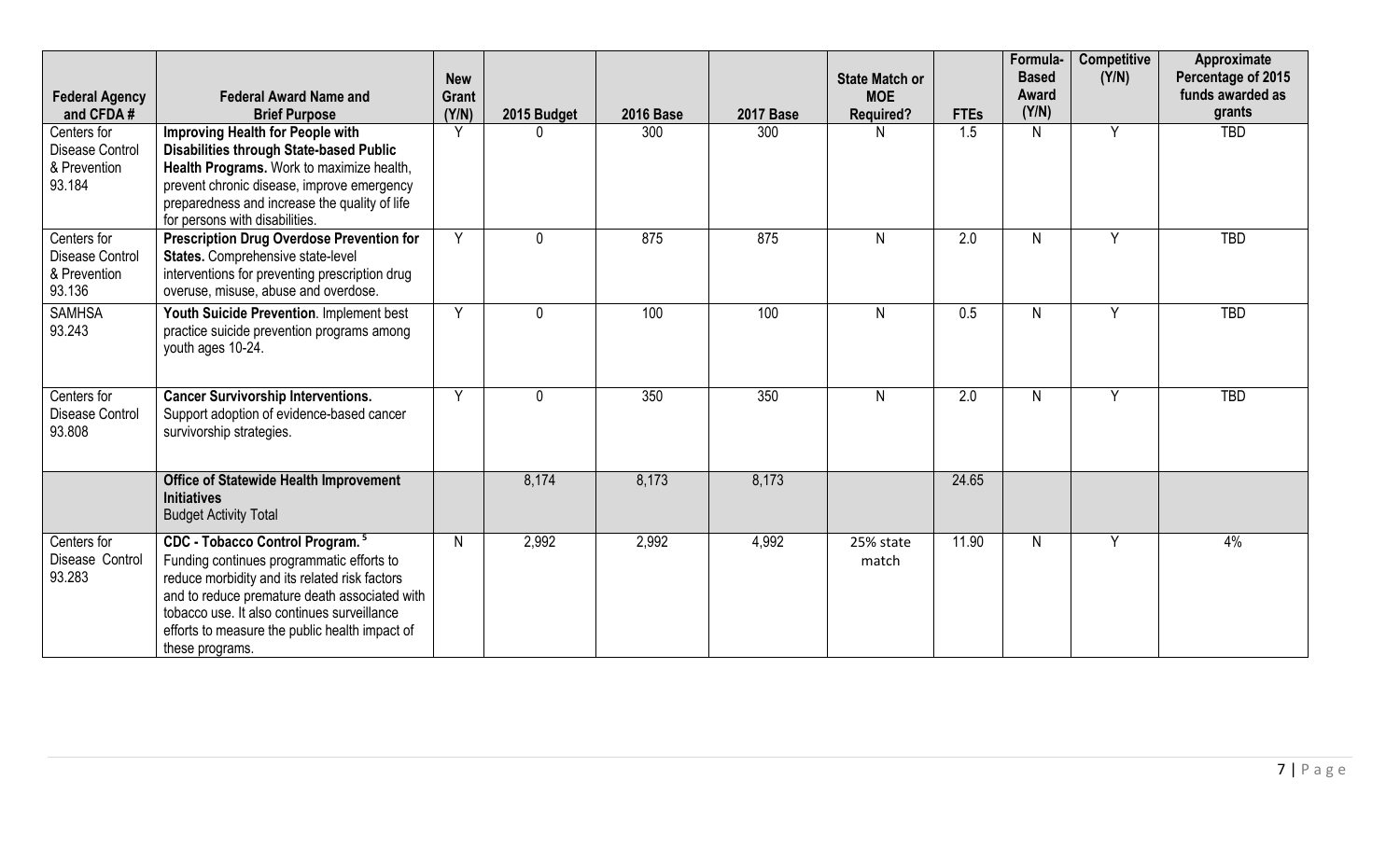| <b>Federal Agency</b>                                           | <b>Federal Award Name and</b>                                                                                                                                                                                                                                                                                                                                                                                                                                                                                                                                                                                     | <b>New</b><br>Grant |             |                  |                  | <b>State Match or</b><br><b>MOE</b> |             | Formula-<br><b>Based</b><br>Award | <b>Competitive</b><br>(Y/N) | Approximate<br>Percentage of 2015<br>funds awarded as |
|-----------------------------------------------------------------|-------------------------------------------------------------------------------------------------------------------------------------------------------------------------------------------------------------------------------------------------------------------------------------------------------------------------------------------------------------------------------------------------------------------------------------------------------------------------------------------------------------------------------------------------------------------------------------------------------------------|---------------------|-------------|------------------|------------------|-------------------------------------|-------------|-----------------------------------|-----------------------------|-------------------------------------------------------|
| and CFDA#                                                       | <b>Brief Purpose</b>                                                                                                                                                                                                                                                                                                                                                                                                                                                                                                                                                                                              | (Y/N)               | 2015 Budget | <b>2016 Base</b> | <b>2017 Base</b> | <b>Required?</b>                    | <b>FTEs</b> | (Y/N)                             |                             | grants                                                |
| Centers for<br>Disease Control<br>20.933                        | <b>Transportation Investment Generating</b><br>Economic Recovery (TIGER). Enhancing<br>opportunities for all Minnesotans by investing<br>in transportation projects that better connect<br>communities to centers of employment,<br>education and services (including for non-<br>drivers).                                                                                                                                                                                                                                                                                                                       | Y                   | 4,000       | 4,000            | 2,000            | N                                   | 0.00        | N/A                               | N/A                         | N/A                                                   |
| Centers for<br>Disease Control<br>93.735                        | Cessation Grant. This grant enhances stop<br>smoking opportunities for Minnesotans through<br>health systems change. MDH will work with<br>health plans, health systems and other state<br>agencies to better integrate tobacco cessation<br>delivery and referrals into routine health care<br>visits. Work in this area will include increasing<br>provider referrals to existing cessation<br>programs, incorporating referral cues into<br>electronic medical records, and developing<br>quality measures related to tobacco<br>dependence treatment into private and publicly<br>funded health care systems. | $\mathsf{N}$        | 1,182       | 1,181            | 1,181            | N                                   | 0.80        | N                                 | Y                           | 12%                                                   |
| <b>Health Systems Bureau Totals</b>                             |                                                                                                                                                                                                                                                                                                                                                                                                                                                                                                                                                                                                                   |                     | 49,644      | 37,009           | 31,148           |                                     | 66.82       |                                   |                             |                                                       |
|                                                                 | <b>Health Policy</b><br><b>Budget Activity Total</b>                                                                                                                                                                                                                                                                                                                                                                                                                                                                                                                                                              |                     | 9,516       | 8,066            | 7,239            |                                     | 10.50       |                                   |                             |                                                       |
| Health<br>Resources and<br>Services<br>Administration<br>93.130 | <b>Primary Care Cooperative Agreement.</b><br>The grant funds will target site development for<br>clinics interested in participating in National<br>Health Service Corps programs.                                                                                                                                                                                                                                                                                                                                                                                                                               | $\mathsf{N}$        | 1,905       | 1,296            | 1,296            | N                                   | 2.00        | N.                                | Y                           | N/A                                                   |
| Health<br>Resources and<br>Services<br>Administration<br>93.241 | <b>Small Rural Hospital Improvement</b><br>Program. Supports small hospital Health<br>Insurance Portability and Accountability Act<br>(HIPAA) compliance, patient safety, quality<br>improvement, and Prospective Payment<br>System (PPS) costs. (HP)                                                                                                                                                                                                                                                                                                                                                             | $\mathsf{N}$        | 816         | 742              | $\overline{742}$ | N                                   | 0.50        | Y                                 | N                           | 86%                                                   |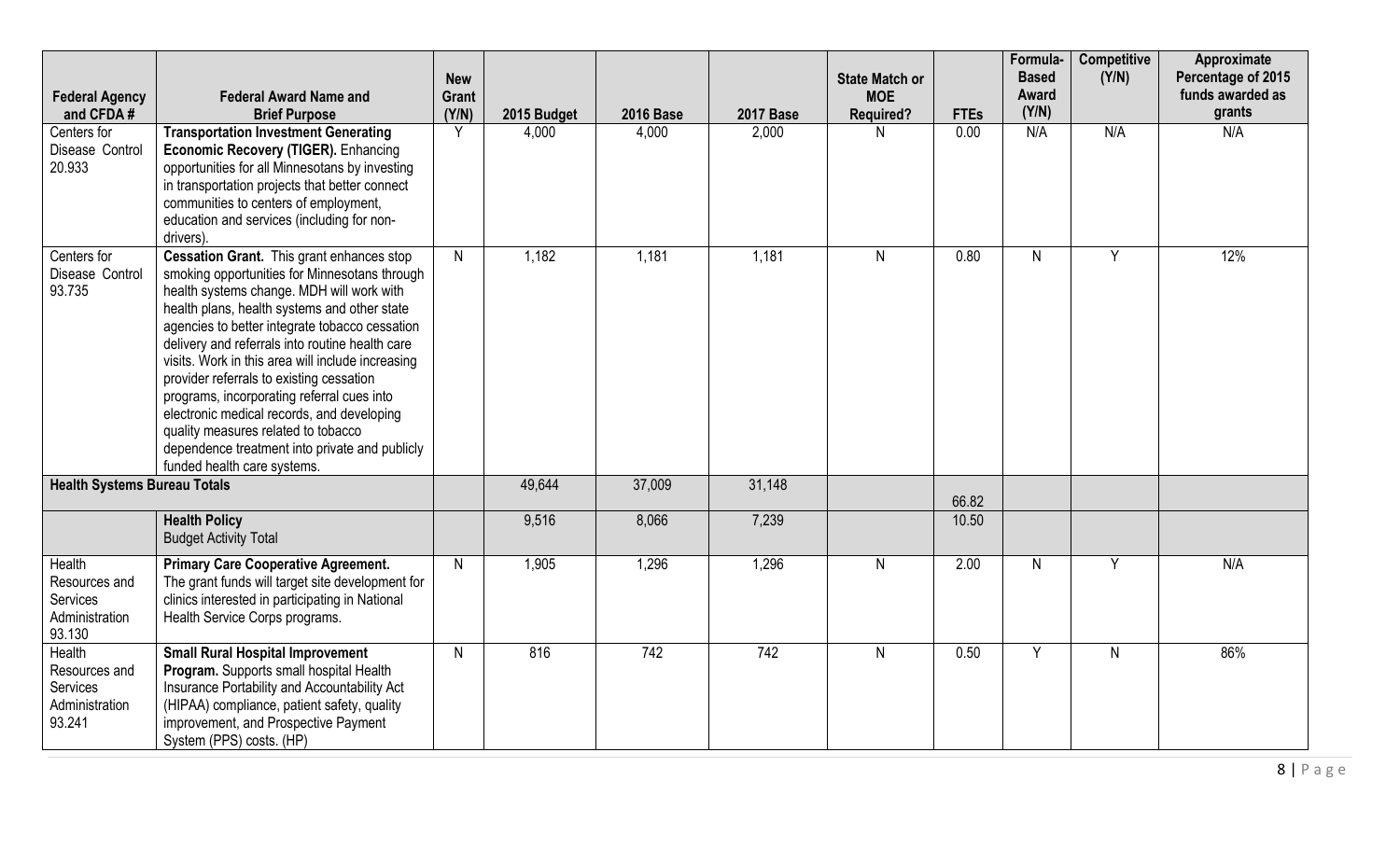| <b>Federal Agency</b><br>and CFDA#                              | <b>Federal Award Name and</b><br><b>Brief Purpose</b>                                                                                                                                                                                                                                                           | <b>New</b><br>Grant<br>(Y/N) | 2015 Budget      | <b>2016 Base</b> | <b>2017 Base</b> | <b>State Match or</b><br><b>MOE</b><br><b>Required?</b> | <b>FTEs</b>       | Formula-<br><b>Based</b><br>Award<br>(Y/N) | <b>Competitive</b><br>(Y/N) | <b>Approximate</b><br>Percentage of 2015<br>funds awarded as<br>grants |
|-----------------------------------------------------------------|-----------------------------------------------------------------------------------------------------------------------------------------------------------------------------------------------------------------------------------------------------------------------------------------------------------------|------------------------------|------------------|------------------|------------------|---------------------------------------------------------|-------------------|--------------------------------------------|-----------------------------|------------------------------------------------------------------------|
| Health<br>Resources and<br>Services<br>Administration<br>93.241 | Rural Hospital Flexibility Program.<br>Strengthen Critical Access Hospitals and rural<br>health systems; improve quality, safety and<br>access.                                                                                                                                                                 | N                            | 730              | 730              | 730              | N                                                       | 1.00              | N.                                         | Y                           | 82%                                                                    |
| Health<br>Resources and<br>Services<br>Administration<br>93.165 | <b>National Health Service Corps Ioan</b><br>repayment. <sup>6</sup> To encourage more medical<br>professionals to practice in underserved areas.                                                                                                                                                               | $\mathsf{N}$                 | 100              | 100              | 100              | 100% state<br>match                                     | 0.00              | $\mathsf{N}$                               | Y                           | 100%                                                                   |
| Health<br>Resources and<br>Services<br>Administration<br>93.913 | Office of Rural Health. <sup>7</sup> This grant provides<br>information and assistance to rural health care<br>provider so that health services are available<br>where needed, and to recruit and retain health<br>professionals.                                                                               | $\mathsf{N}$                 | 2,180            | 2,180            | 2,180            | 300% state<br>match                                     | 1.50              | $\mathsf{N}$                               | Y                           | N/A                                                                    |
| US Dept. of<br>Health and<br><b>Human Services</b><br>93.511    | <b>CMS Grants to States to Support Health</b><br>Insurance Rate Review, Level III.<br>Establish a Minnesota Health Claims Data<br>Center.                                                                                                                                                                       | $\mathsf{N}$                 | 3,475            | 341              | $\mathbf{0}$     | MOE*                                                    | 2.50              | N.                                         | Y                           | N/A                                                                    |
| US Dept. of<br>Health and<br><b>Human Services</b><br>93.511    | <b>CMS Grants to States to Support Health</b><br>Insurance Rate Review, Level IV.<br>Enhance analytic and research capacity for<br>use of Minnesota Health Claims Data Center.                                                                                                                                  | $\overline{Y}$               | $\overline{310}$ | 2,677            | 2,191            | MOE*                                                    | $\overline{3.00}$ | N.                                         | $\overline{Y}$              | N/A                                                                    |
|                                                                 | <b>Office of Performance Improvement</b><br><b>Budget Activity Total</b>                                                                                                                                                                                                                                        |                              | 7,578            | 3,919            | 3,919            |                                                         | 25.00             |                                            |                             |                                                                        |
| Centers for<br>Disease Control<br>93.758                        | Preventive Block Grant, Flexible funds that<br>can be targeted to fill funding gaps in programs<br>that deal with leading causes of death and<br>disability, as well as the ability to respond<br>rapidly to emerging health issues including<br>outbreaks of foodborne infections and water<br>borne diseases. | $\mathsf{N}$                 | 3,920            | 3,919            | 3,919            | MOE*                                                    | 25.00             | $\overline{Y}$                             | N.                          | N/A                                                                    |
| Centers for<br>Disease Control<br>93.507                        | Performance Improvement. Strengthening<br>Public Health Infrastructure for improved health<br>outcomes.                                                                                                                                                                                                         | N                            | 3,658            | $\mathbf{0}$     | 0                | $\mathsf{N}$                                            | 0.00              | N                                          | Y                           | <b>NA</b>                                                              |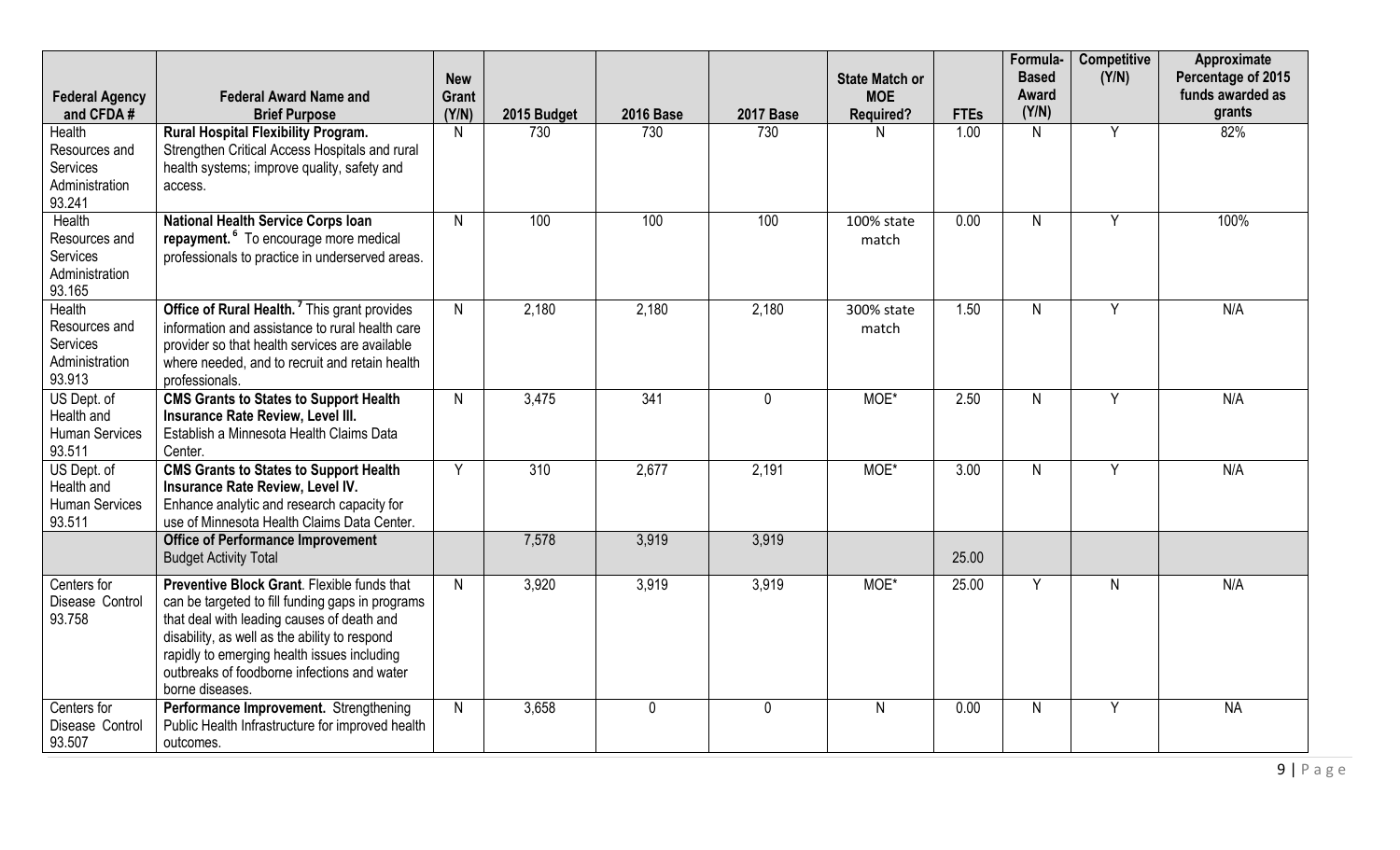| <b>Federal Agency</b><br>and CFDA#                              | <b>Federal Award Name and</b><br><b>Brief Purpose</b>                                                                                                                                                                            | <b>New</b><br>Grant<br>(Y/N) | 2015 Budget      | <b>2016 Base</b> | <b>2017 Base</b> | <b>State Match or</b><br><b>MOE</b><br><b>Required?</b> | <b>FTEs</b>  | Formula-<br><b>Based</b><br>Award<br>(Y/N) | <b>Competitive</b><br>(Y/N) | Approximate<br>Percentage of 2015<br>funds awarded as<br>grants |
|-----------------------------------------------------------------|----------------------------------------------------------------------------------------------------------------------------------------------------------------------------------------------------------------------------------|------------------------------|------------------|------------------|------------------|---------------------------------------------------------|--------------|--------------------------------------------|-----------------------------|-----------------------------------------------------------------|
|                                                                 | <b>Compliance Monitoring</b><br><b>Budget Activity Total</b>                                                                                                                                                                     |                              | 22,773           | 22,773           | 22,773           |                                                         | $\Omega$     |                                            |                             |                                                                 |
| Centers for<br>Medicare and<br>Medicaid<br>Services 93.777      | Medicare Survey and Certification. <sup>8</sup><br>Certify health care facilities and perform<br>surveys and investigations of those facilities.                                                                                 | N                            | 20,529           | 20,529           | 20,529           | $\overline{N}$                                          | $\mathbf{0}$ | Y                                          | N                           | <b>NA</b>                                                       |
| US Dept. of<br>Health and<br><b>Human Services</b>              | Case mix review. <sup>8</sup><br>Review level of care determinations.                                                                                                                                                            | N                            | 2,244            | 2,244            | 2,244            | N                                                       | $\mathbf{0}$ | Y                                          | N                           | <b>NA</b>                                                       |
|                                                                 | <b>Office of Emergency Preparedness</b><br><b>Budget Activity Total</b>                                                                                                                                                          |                              | 29,714           | 24,825           | 19,786           |                                                         | 31.32        |                                            |                             |                                                                 |
| Centers for<br>Disease Control<br>93.069                        | Public Health Emergency Preparedness. <sup>9</sup><br>Supports state, local and tribal public health<br>preparedness and response to emergencies<br>that affect the public's health.                                             | $\mathsf{N}$                 | 16,941           | 11,161           | 9,161            | $MOE^* + 10\%$<br>state match                           | 23.92        | Y                                          | N                           | 35%                                                             |
| Health<br>Resources and<br>Services<br>Administration<br>93.889 | Healthcare System Preparedness. <sup>10</sup><br>Supports healthcare systems and providers for<br>readiness to respond to emergencies that<br>require health care, including rapidly treating<br>large numbers of patients.      | N                            | 5,625            | 5.625            | 5,625            | $MOE^* + 10\%$<br>state match                           | 6.40         | Y                                          | N.                          | 95%                                                             |
| Centers for<br><b>Disease Control</b><br>93.074                 | <b>Public Health Emergency Preparedness-</b><br>Ebola Supplemental.<br>Supports activities to monitor and safely<br>evaluate, diagnose, and treat persons with<br>possible Ebola, and associated preparedness<br>in communities. | Y                            | 2,026            | 3,039            | 0                | $\mathsf{N}$                                            | $\mathbf 0$  | Y                                          | N                           | 50%                                                             |
| Centers for<br><b>Disease Control</b><br>93.074                 | <b>Public Health Emergency Preparedness-</b><br>Ebola Supplemental.<br>Supports monitoring of travelers returning from<br>West Africa.                                                                                           | Y                            | $\overline{122}$ | $\mathbf{0}$     | $\mathbf{0}$     | $\mathsf{N}$                                            | $\mathbf{0}$ | Y                                          | $\mathsf{N}$                | 35%                                                             |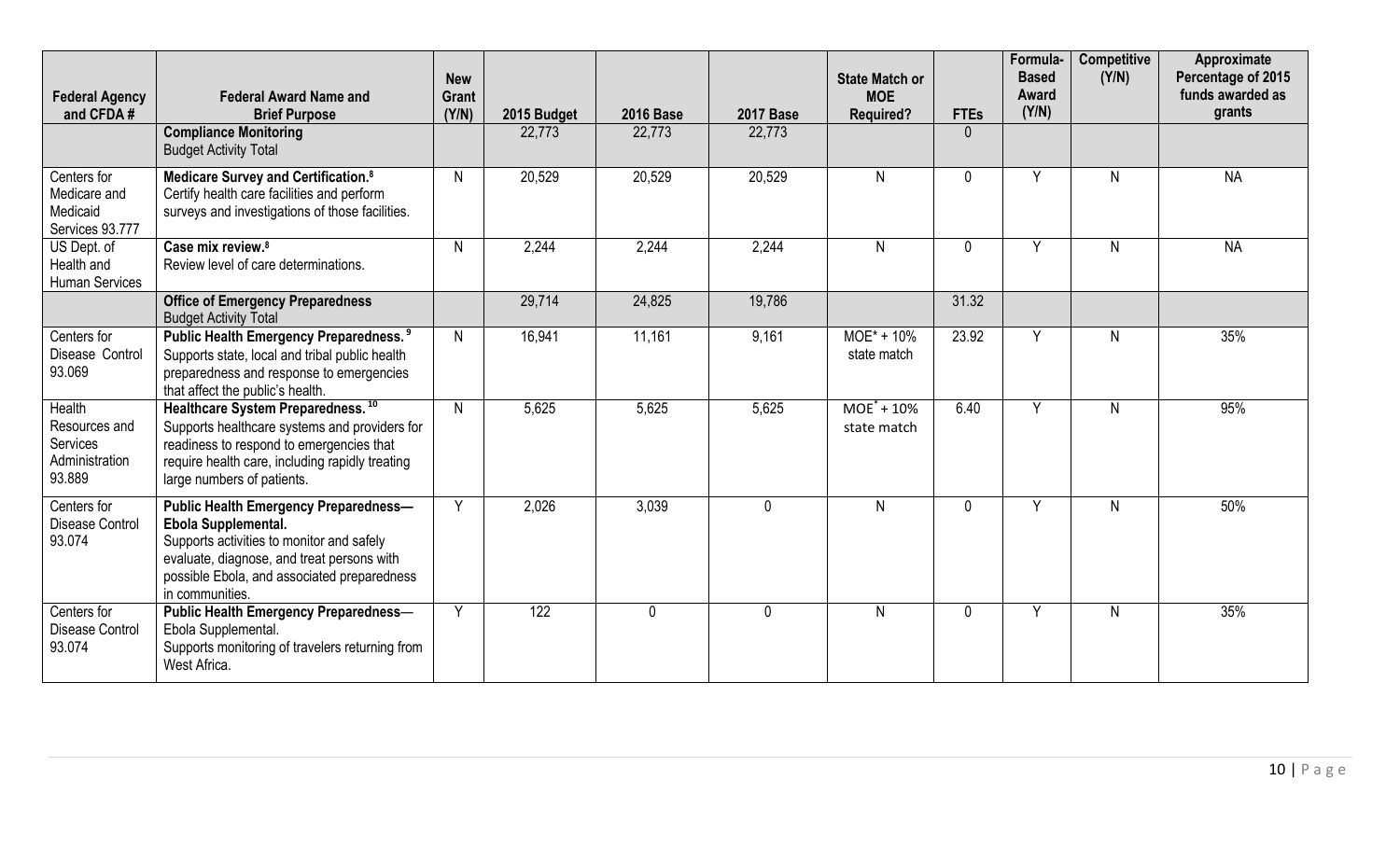| <b>Federal Agency</b><br>and CFDA#                                   | <b>Federal Award Name and</b><br><b>Brief Purpose</b>                                                                                                                                                                                                                                                | <b>New</b><br><b>Grant</b><br>(Y/N) | 2015 Budget    | <b>2016 Base</b> | <b>2017 Base</b> | <b>State Match or</b><br><b>MOE</b><br><b>Required?</b>                       | <b>FTEs</b>  | Formula-<br><b>Based</b><br>Award<br>(Y/N) | <b>Competitive</b><br>(Y/N) | Approximate<br>Percentage of 2015<br>funds awarded as<br>grants |
|----------------------------------------------------------------------|------------------------------------------------------------------------------------------------------------------------------------------------------------------------------------------------------------------------------------------------------------------------------------------------------|-------------------------------------|----------------|------------------|------------------|-------------------------------------------------------------------------------|--------------|--------------------------------------------|-----------------------------|-----------------------------------------------------------------|
| Assistant<br>Secretary for<br>Preparedness<br>and Response<br>93.817 | <b>Hospital Preparedness Program.</b><br>Supports Minnesota healthcare facilities to<br>plan, train, exercise, and purchase supplies for<br>evaluating and treating an Ebola patient.                                                                                                                | Y                                   | 2,750          | 2,750            | 2,750            | N                                                                             | 1.0          | Y                                          | $\mathsf{N}$                | 95%                                                             |
| Assistant<br>Secretary for<br>Preparedness<br>and Response<br>93.817 | Regional Network for Ebola Patient Care.<br>Establish and maintain one regional treatment<br>center for the HHS region that includes<br>Minnesota.                                                                                                                                                   | Y                                   | 2,250          | 2,250            | 2,250            | $\mathsf{N}$                                                                  | $\mathbf 0$  | N                                          | Y                           | 85%                                                             |
|                                                                      | <b>Office of Medical Cannabis</b><br><b>Budget Activity Total</b>                                                                                                                                                                                                                                    |                                     | $\overline{0}$ | $\overline{0}$   | $\overline{0}$   |                                                                               | $\mathbf{0}$ |                                            |                             |                                                                 |
|                                                                      | <b>None</b>                                                                                                                                                                                                                                                                                          |                                     | $\mathbf{0}$   | $\Omega$         | $\mathbf{0}$     |                                                                               | $\mathbf 0$  |                                            |                             |                                                                 |
| <b>Health Protection Bureau</b><br><b>Budget Activity Total</b>      |                                                                                                                                                                                                                                                                                                      |                                     | 40,239         | 43,299           | 43,299           |                                                                               | 246.93       |                                            |                             |                                                                 |
|                                                                      | <b>Environmental Health</b><br><b>Budget Activity Total</b>                                                                                                                                                                                                                                          |                                     | 11,591         | 11,655           | 11,655           |                                                                               | 72.6         |                                            |                             |                                                                 |
| Environmental<br><b>Protection Agency</b><br>66.432                  | Safe Drinking Water Program. <sup>11</sup><br>This program supports protecting public<br>health by ensuring a safe drinking water<br>supply.                                                                                                                                                         | $\mathsf{N}$                        | 2,523          | 2,523            | 2,523            | 25% state<br>match                                                            | 17.00        | Y                                          | N                           | N/A                                                             |
| Environmental<br><b>Protection Agency</b><br>66.468                  | Drinking Water Revolving Fund. <sup>11</sup><br>This program supports protecting public<br>health by providing low interest loans for<br>public water system improvements. Funds<br>received by the Department help support<br>protecting public health by ensuring a safe<br>drinking water supply. | $\mathsf{N}$                        | 4,115          | 4,115            | 4,115            | Items $1$ ) to $3$ ):<br>No match<br>required.<br>Item 4): 25%<br>state match | 36.00        | Y                                          | N                           | 8%                                                              |
| Environmental<br><b>Protection Agency</b><br>66.469 93.161           | <b>Bio monitoring of Great Lakes.</b><br>Work with the Fond du Lac tribe to determine<br>the potential for tribal members in the Lake<br>Superior Basin to be exposed to various<br>contaminants.                                                                                                    | N                                   | 436            | 500              | 500              | $\mathsf{N}$                                                                  | 1.40         | N.                                         | Y                           | 100%                                                            |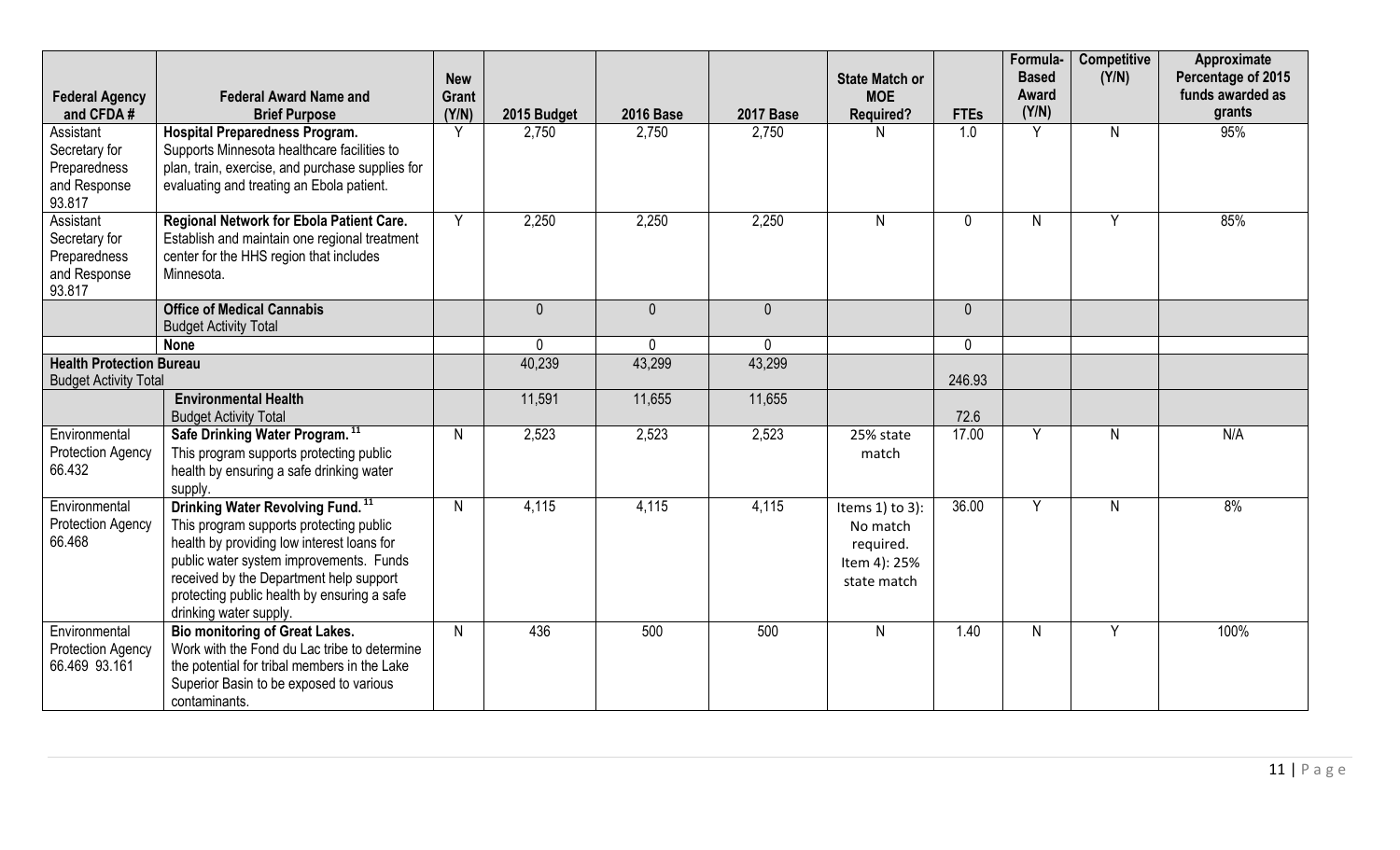| <b>Federal Agency</b>                               | <b>Federal Award Name and</b>                                                                                                                                                                      | <b>New</b><br>Grant |             |                  |                  | <b>State Match or</b><br><b>MOE</b> |             | Formula-<br><b>Based</b><br>Award | <b>Competitive</b><br>(Y/N) | Approximate<br>Percentage of 2015<br>funds awarded as |
|-----------------------------------------------------|----------------------------------------------------------------------------------------------------------------------------------------------------------------------------------------------------|---------------------|-------------|------------------|------------------|-------------------------------------|-------------|-----------------------------------|-----------------------------|-------------------------------------------------------|
| and CFDA#                                           | <b>Brief Purpose</b>                                                                                                                                                                               | (Y/N)               | 2015 Budget | <b>2016 Base</b> | <b>2017 Base</b> | <b>Required?</b>                    | <b>FTEs</b> | (Y/N)                             |                             | grants                                                |
| Centers for<br>Disease Control<br>93.753 93.197     | <b>Childhood Lead Poisoning. Statewide data</b><br>collection and analysis, education and<br>technical assistance on lead exposure.                                                                | $\mathsf{N}$        | 590         | 590              | 590              | N                                   | 3.30        | N                                 | Y                           | N/A                                                   |
| Centers for<br>Disease Control<br>93.240            | <b>Agency for Toxic Substance and Disease</b><br>Registry.(ATSDR) To prevent or reduce<br>exposures to hazardous sites and toxic<br>substances through assessment,<br>investigation and education. | $\mathsf{N}$        | 452         | 452              | 452              | N.                                  | 3.70        | N.                                | Y                           | N/A                                                   |
| Environmental<br>Protection<br>Agency66.032         | EPA Indoor Radon Grant. <sup>12</sup><br>Provides education and technical assistance<br>on reducing radon exposure primarily in<br>residences.                                                     | $\mathsf{N}$        | 933         | 933              | 933              | 100% state<br>match                 | 2.00        | N.                                | N.                          | N/A                                                   |
| Environmental<br>Protection<br>Agency66.432         | Drinking Water Quality in Supply Wells. <sup>11</sup><br>Funding to support efforts to maintain<br>drinking water quality in supply wells.                                                         | $\mathsf{N}$        | 67          | 67               | 67               | 9% state<br>match                   | 0.00        | Y                                 | $\mathsf{N}$                | N/A                                                   |
| Environmental<br><b>Protection Agency</b><br>66.469 | <b>State Fish Advisory Consortium.</b><br>Work with eight states on evaluating fish<br>consumption advisories and improve the<br>delivery of information to the public.                            | $\mathsf{N}$        | 1,207       | 1,207            | 1,207            | N                                   | 1.00        | $\mathsf{N}$                      | Y                           | 11%                                                   |
| US Dept. of<br>Housing and<br>Urban Dev 14.900      | Small Cities Lead Hazard Reduction. 13<br>Grants to small cities to support lead hazard<br>reduction efforts.                                                                                      | N                   | 581         | 581              | 581              | Yes, local<br>support               | 1.00        | N.                                | Y                           | 70%                                                   |
| Centers for<br>Disease Control<br>93.069            | <b>Public Health Emergency Preparedness.</b><br>Supports state, local and tribal public health<br>preparedness and response to emergencies<br>that affect the public's health.                     | $\mathsf{N}$        | 163         | 163              | 163              | N                                   | 2.50        | Y                                 | N                           | N/A                                                   |
| Environmental<br><b>Protection Agency</b><br>66.707 | <b>EPA Lead Cooperative Agreement.</b><br>Provides education and compliance<br>assistance to the public and businesses that<br>impact lead in residences.                                          | $\mathsf{N}$        | 286         | 286              | 286              | N                                   | 3.00        | Y                                 | $\mathsf{N}$                | N/A                                                   |
| Centers for<br>Disease Control<br>93.070            | <b>Climate Change.</b><br>To protect, maintain and improve public<br>health through preparation and adaptation to<br>climate change.                                                               | $\mathsf{N}$        | 238         | 238              | 238              | N                                   | 1.70        | $\mathsf{N}$                      | Y                           | N/A                                                   |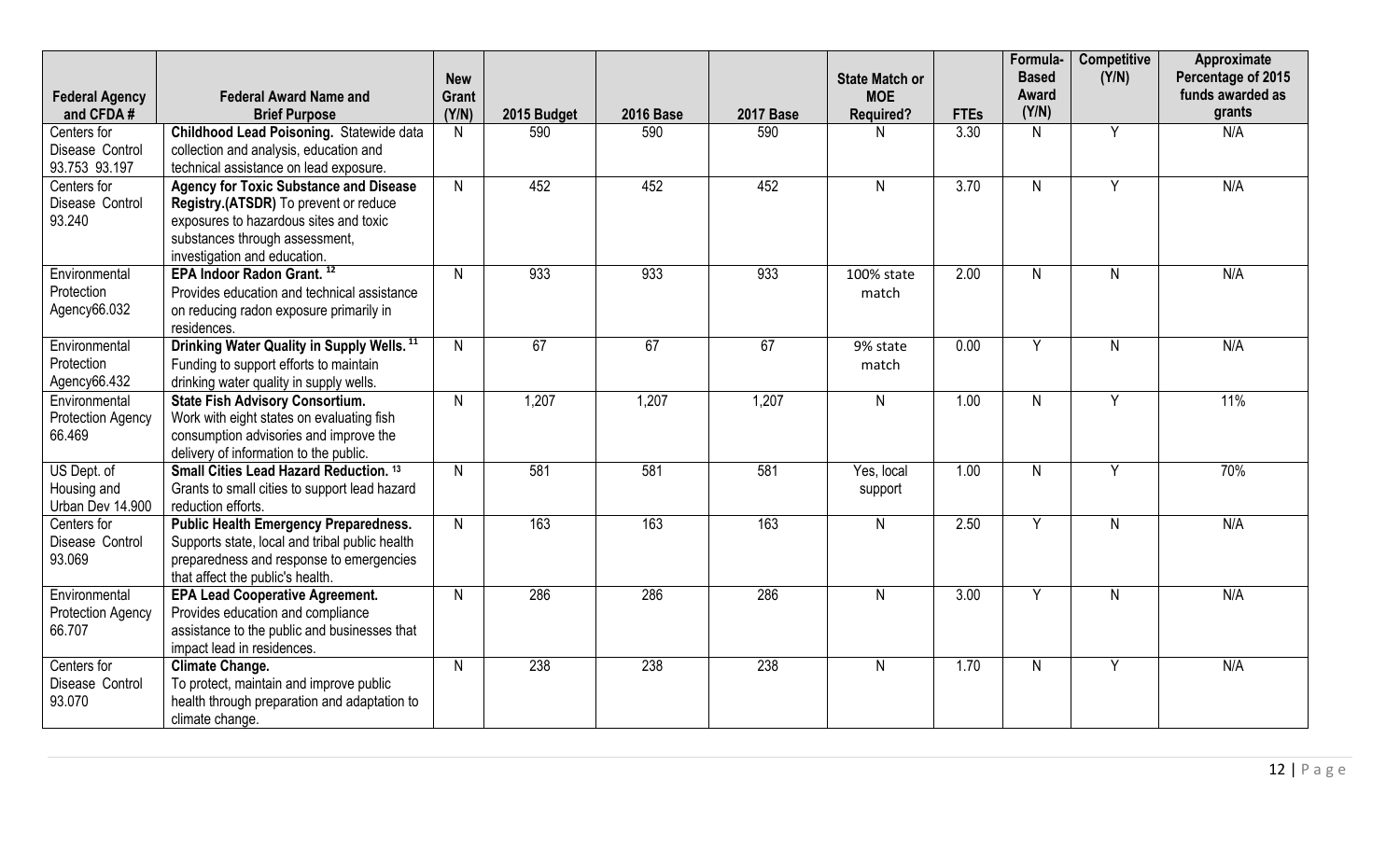| <b>Federal Agency</b>                                           | <b>Federal Award Name and</b>                                                                                                                                                                                                                                                                                                                    | <b>New</b><br><b>Grant</b> |                       |                            |                            | <b>State Match or</b><br><b>MOE</b> |                       | Formula-<br><b>Based</b><br>Award<br>(Y/N) | <b>Competitive</b><br>(Y/N) | Approximate<br>Percentage of 2015<br>funds awarded as<br>grants |
|-----------------------------------------------------------------|--------------------------------------------------------------------------------------------------------------------------------------------------------------------------------------------------------------------------------------------------------------------------------------------------------------------------------------------------|----------------------------|-----------------------|----------------------------|----------------------------|-------------------------------------|-----------------------|--------------------------------------------|-----------------------------|-----------------------------------------------------------------|
| and CFDA#                                                       | <b>Brief Purpose</b><br><b>Infectious Disease Epidemiology</b><br><b>Prevention and Control</b><br><b>Budget Activity Total</b>                                                                                                                                                                                                                  | (Y/N)                      | 2015 Budget<br>22,671 | <b>2016 Base</b><br>25,674 | <b>2017 Base</b><br>25,674 | <b>Required?</b>                    | <b>FTEs</b><br>150.45 |                                            |                             |                                                                 |
| <b>National Institutes</b><br>of Health 93.283<br>93.521 93.317 | Emerging Infections Program (ACA, PPHF,<br><b>Base).</b> Minnesota is one of 10 states<br>serving as a sentinel site for emerging<br>infectious disease surveillance. Supports<br>state operations for specialized studies of<br>emerging infections.                                                                                            | $\mathsf{N}$               | 1,706                 | 4,834                      | 4,834                      | $\mathsf{N}$                        | 24.00                 | N.                                         | Y                           | 6%                                                              |
| Center for Disease<br>Control<br>93.755 and 93.283              | <b>Immunization-Strengthening Surveillance</b><br>for Diseases Among Newly Arrived<br><b>Immigrants and Refugees (Supplemental</b><br>PPHF)<br>Supports an evaluation project to assess<br>documentation of overseas immunizations<br>and availability of these documents to ensure<br>accurate follow-up of recommended vaccines<br>in the U.S. | $\overline{Y}$             | 47                    | 47                         | 47                         | $\mathbf 0$                         | 0.5                   | N.                                         | Y                           | N/A                                                             |
| Centers for<br>Disease Control<br>93.268                        | Immunization. Supports promotion of<br>immunizations across the lifespan thru state<br>operations, vaccine-preventable disease<br>surveillance, immunization information<br>systems, implementation of the federal<br>Vaccines for Children program, and grants to<br>Community Health Boards (CHBs).                                            | $\mathsf{N}$               | 5,408                 | 5,408                      | 5,408                      | $\mathsf{N}$                        | 45.00                 | Y                                          | N                           | 16%                                                             |
| Centers for<br>Disease Control<br>93.944                        | <b>AIDS/HIV Prevention.</b> Supports AIDS/HIV<br>prevention activities including state<br>operations and grants to community-based<br>organizations (CBOs). This grant also<br>supports linking individuals living with HIV<br>into care to reduce risk of transmission and<br>susceptibility to other infections.                               | N                          | 5,178                 | 5,178                      | 5,178                      | $\mathsf{N}$                        | 15.80                 | N.                                         | Y                           | 8%                                                              |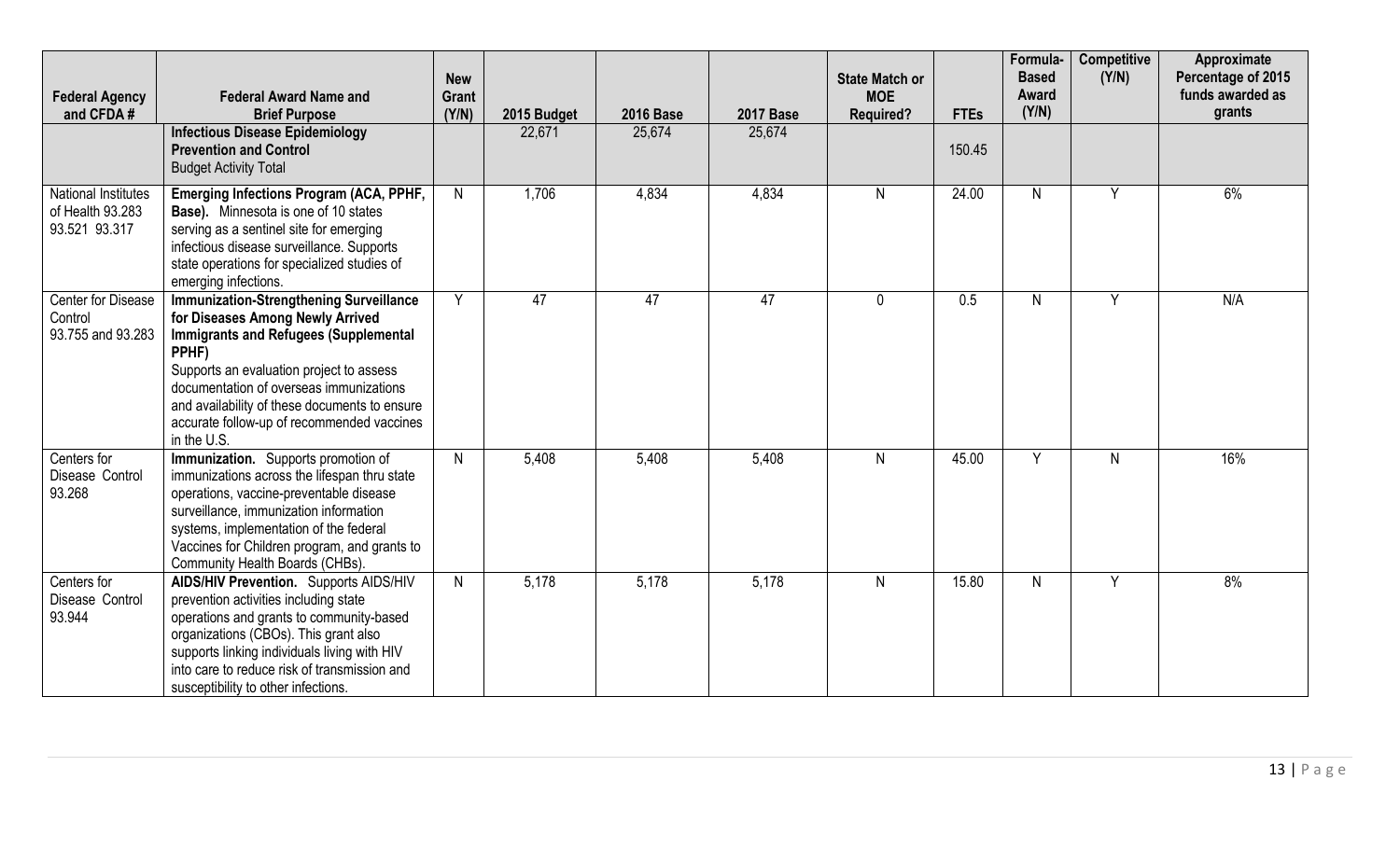| <b>Federal Agency</b><br>and CFDA#                 | <b>Federal Award Name and</b><br><b>Brief Purpose</b>                                                                                                                                                                                                                      | <b>New</b><br><b>Grant</b><br>(Y/N) | 2015 Budget     | <b>2016 Base</b> | <b>2017 Base</b> | <b>State Match or</b><br><b>MOE</b><br><b>Required?</b> | <b>FTEs</b> | Formula-<br><b>Based</b><br>Award<br>(Y/N) | <b>Competitive</b><br>(Y/N) | Approximate<br>Percentage of 2015<br>funds awarded as<br>grants |
|----------------------------------------------------|----------------------------------------------------------------------------------------------------------------------------------------------------------------------------------------------------------------------------------------------------------------------------|-------------------------------------|-----------------|------------------|------------------|---------------------------------------------------------|-------------|--------------------------------------------|-----------------------------|-----------------------------------------------------------------|
| Centers for<br>Disease Control<br>93.283 93.733    | Epidemiology & Laboratory Capacity.<br>Supports public health infectious disease<br>infrastructure for surveillance, laboratory<br>capacity and IT capacity. Categorical funds<br>for West Nile, Lyme, influenza, hepatitis,<br>measles, and electronic disease reporting. | $\mathsf{N}$                        | 2,606           | 2,606            | 2,606            | N                                                       | 23.00       | N.                                         | Y                           | 3%                                                              |
| Centers for<br>Disease Control<br>93.977           | <b>Prevention of Sexually Transmitted</b><br>Diseases. Supports prevention and control<br>of STDs including state operations for partner<br>services and Chlamydia and gonorrhea<br>testing and treatment.                                                                 | $\mathsf{N}$                        | 1,077           | 1,077            | 1,077            | $\mathsf{N}$                                            | 8.65        | N                                          | N                           | 15%                                                             |
| Centers for<br>Disease Control<br>93.116           | <b>Tuberculosis Cooperative Agreement.</b><br>Supports TB prevention and control activities<br>including state operations and grants to<br>CHBs.                                                                                                                           | $\mathsf{N}$                        | 1,009           | 1,009            | 1,009            | $\mathsf{N}$                                            | 8.75        | N                                          | N                           | 7%                                                              |
| Centers for<br>Disease Control<br>93.283           | New Refugee Disease Surveillance.<br>Supports activities to reduce infectious<br>diseases among newly arrived refugees,<br>including education, disease tracking and<br>state operations. Supplemental funding for<br>hepatitis B received Sept 30, 2012.                  | $\mathsf{N}$                        | $\overline{75}$ | $\overline{75}$  | $\overline{75}$  | $\mathsf{N}$                                            | 2.00        | N                                          | Y                           | N/A                                                             |
| Centers for<br>Disease Control<br>93.944           | <b>HIV/AIDS Surveillance.</b><br>Supports state operations for disease<br>surveillance and outbreak control activities.                                                                                                                                                    | $\mathsf{N}$                        | 510             | 510              | 510              | $\mathsf{N}$                                            | 4.15        | N.                                         | N                           | N/A                                                             |
| Centers for<br>Disease Control<br>93.977           | <b>SSuN Grant.</b><br>Enhances STD surveillance data to improve<br>understanding of the population at risk for<br>STDs.                                                                                                                                                    | Y                                   | 300             | 300              | 300              | $\mathsf{N}$                                            | 1.70        | N.                                         | Y                           | 25%                                                             |
| US Dept. of Health<br>and Human<br>Services 93.576 | <b>Refugee Health Services.</b><br>Supports state operations and grants to<br>CHBs to ensure refugees receive a medical<br>screening and healthy start as they resettle.                                                                                                   | $\mathsf{N}$                        | 599             | 599              | 599              | $\mathsf{N}$                                            | 0.00        | N                                          | N.                          | N/A                                                             |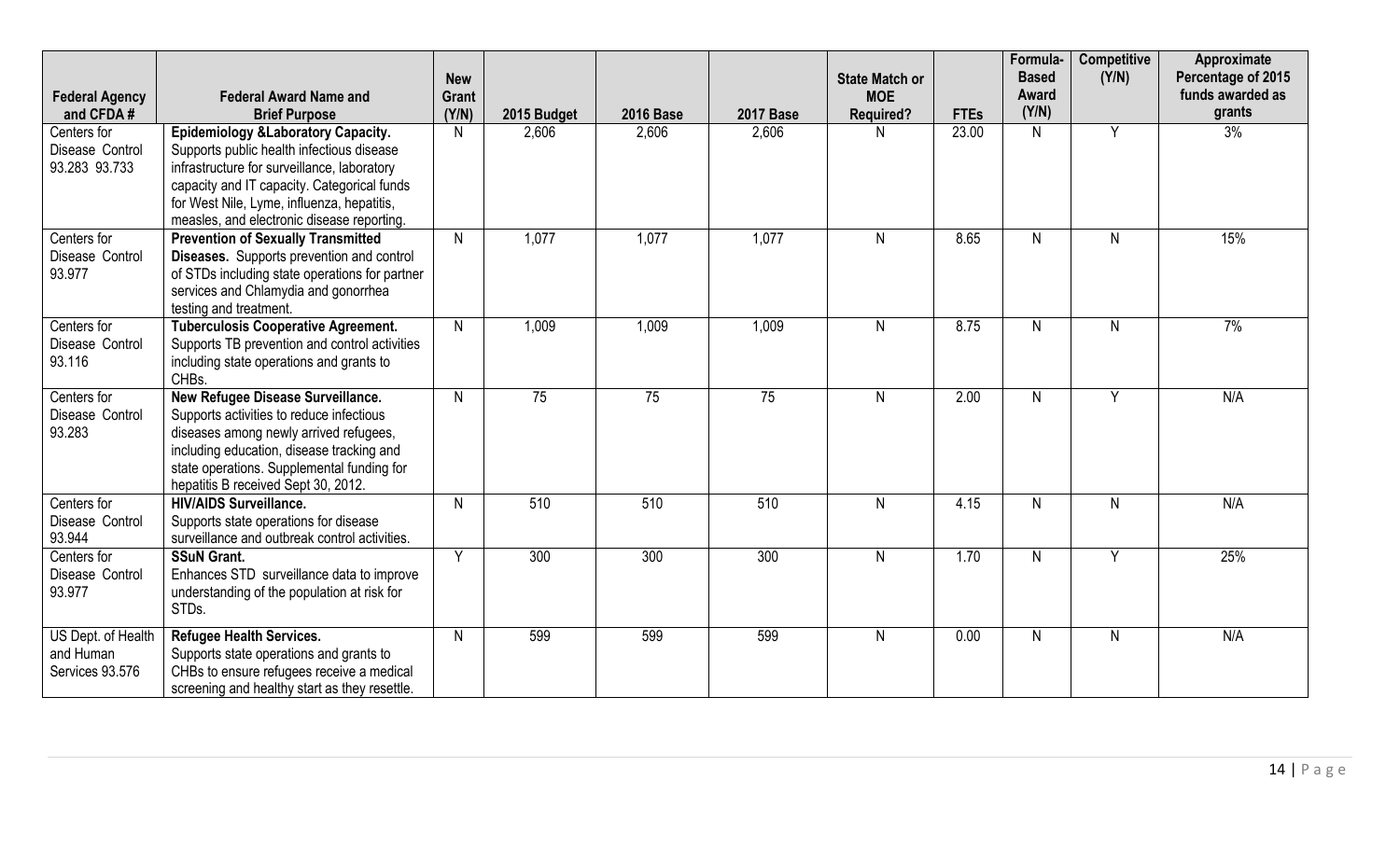| <b>Federal Agency</b><br>and CFDA#                              | <b>Federal Award Name and</b><br><b>Brief Purpose</b>                                                                                                                                                                                                                                       | <b>New</b><br><b>Grant</b><br>(Y/N) | 2015 Budget | <b>2016 Base</b> | <b>2017 Base</b> | <b>State Match or</b><br><b>MOE</b><br><b>Required?</b> | <b>FTEs</b> | Formula-<br><b>Based</b><br>Award<br>(Y/N) | <b>Competitive</b><br>(Y/N) | Approximate<br>Percentage of 2015<br>funds awarded as<br>grants |
|-----------------------------------------------------------------|---------------------------------------------------------------------------------------------------------------------------------------------------------------------------------------------------------------------------------------------------------------------------------------------|-------------------------------------|-------------|------------------|------------------|---------------------------------------------------------|-------------|--------------------------------------------|-----------------------------|-----------------------------------------------------------------|
| Centers for<br>Disease Control<br>93.069                        | <b>Public Health Emergency Preparedness.</b><br>Supports state, local and tribal public health<br>preparedness and response to emergencies<br>that affect the public's health.                                                                                                              | N                                   | 1,144       | 1,144            | 1,144            | N.                                                      | 9.40        | Y                                          | N                           | N/A                                                             |
| Centers for<br>Disease Control<br>93.268                        | Immunization IDEPC. Strengthens the<br>immunization infrastructure for local public<br>health agencies: Strengthens billing<br>practices; supports improved storage and<br>handling of vaccines; increases vaccine rates<br>for youth; and improves the use of secure<br>data transmission. | Y                                   | 2,468       | 2,468            | 2,468            | $\mathsf{N}$                                            | 8.00        | N.                                         | Y                           | $1\%$                                                           |
| Environmental<br>Protection Agency<br>66.472                    | <b>BEACH</b> grant.<br>Supports water testing for e. coli at beaches<br>along the Lake Superior Coast.                                                                                                                                                                                      | $\mathsf{N}$                        | 197         | 197              | 197              | $\mathsf{N}$                                            | 1.50        | Y                                          | N                           | 19%                                                             |
| Centers for<br>Disease Control<br>93.270 93.283                 | <b>Adult Viral Hepatitis Prevention and</b><br>Control.<br>Provides viral hepatitis prevention and<br>education to the health care providers in the<br>state and its high risk communities.                                                                                                 | $\mathsf{N}$                        | 107         | 107              | 107              | $\mathsf{N}$                                            | 1.00        | Y                                          | N                           | N/A                                                             |
|                                                                 | <b>Public Health Lab</b><br><b>Budget Activity Total</b>                                                                                                                                                                                                                                    |                                     | 5,977       | 5,970            | 5,970            |                                                         | 20.88       |                                            |                             |                                                                 |
| Centers for<br>Disease Control<br>93.283                        | Minnesota Integrated Newborn Screening.<br>Eliminating Health Disparities Initiative,<br>Tracking and Surveillance System.                                                                                                                                                                  | $\mathsf{N}$                        | 528         | 528              | 528              | N                                                       | 0.70        | N                                          | Y                           | 8%                                                              |
| Centers for<br>Disease Control<br>93.069                        | <b>Public Health Emergency Preparedness.</b><br>Supports state, local and tribal public health<br>preparedness and response to emergencies<br>that affect the public's health.                                                                                                              | $\mathsf{N}$                        | 5,449       | 5,442            | 5,442            | MOE*                                                    | 20.18       | Y                                          | N                           | N/A                                                             |
| <b>Center for Health Equity</b><br><b>Budget Activity Total</b> |                                                                                                                                                                                                                                                                                             |                                     | 3,626       | 2,215            | 2,215            |                                                         | 3.00        |                                            |                             |                                                                 |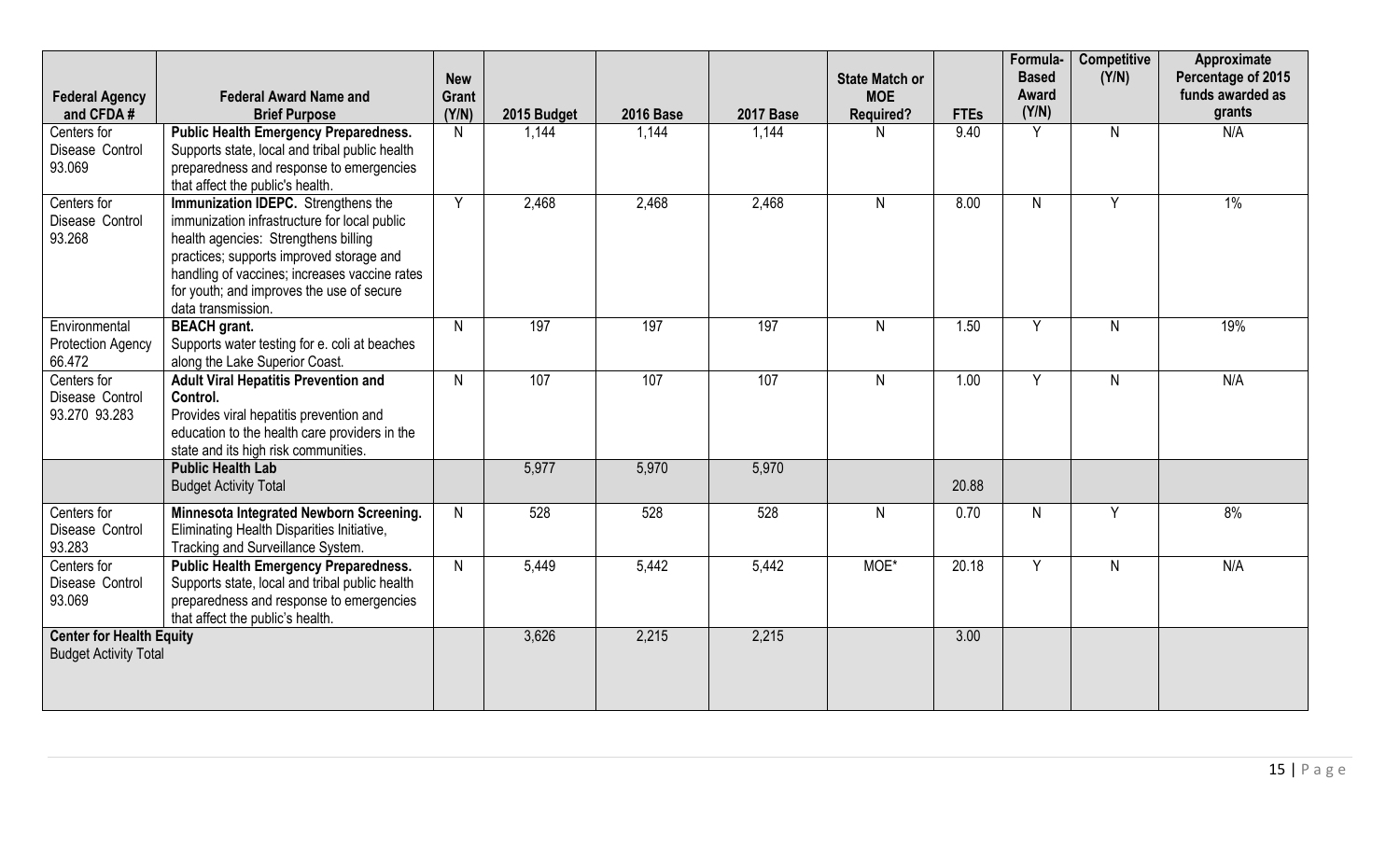|                                                              |                                                                                                                                                                                                                                             | <b>New</b>     |             |                  |                  | State Match or                 |             | Formula-<br><b>Based</b> | <b>Competitive</b><br>(Y/N) | Approximate<br>Percentage of 2015 |
|--------------------------------------------------------------|---------------------------------------------------------------------------------------------------------------------------------------------------------------------------------------------------------------------------------------------|----------------|-------------|------------------|------------------|--------------------------------|-------------|--------------------------|-----------------------------|-----------------------------------|
| <b>Federal Agency</b><br>and CFDA#                           | <b>Federal Award Name and</b><br><b>Brief Purpose</b>                                                                                                                                                                                       | Grant<br>(Y/N) | 2015 Budget | <b>2016 Base</b> | <b>2017 Base</b> | <b>MOE</b><br><b>Required?</b> | <b>FTEs</b> | Award<br>(Y/N)           |                             | funds awarded as<br>grants        |
| US Dept. of Health<br>and Human<br>Services 93.558           | <b>Temporary Assistance for Needy Families</b><br>(TANF) Eliminating Health Disparities.<br>Provides statewide grants to community<br>organizations to promote the reduction<br>disparities in health outcomes for populations<br>of color. |                | 2,471       | 2000             | 2000             |                                | 0.00        |                          | N.                          | 100%                              |
| US Dept. of Health<br>and Human<br>Services 93.296<br>93.558 | Eliminating Health Disparities. To improve<br>data collection and analysis of race/ethnicity<br>data, support activities to prevent infant<br>mortality, and strengthen community<br>connections to eliminate health disparities.           | N              | 140         | 140              | 140              | N                              | 1.00        |                          |                             | <b>NA</b>                         |
| Centers for<br>Disease Control<br>93.283 93.745              | <b>Behavioral Risk Factor Surveillance.</b><br>Enhancement of the quality of data collected<br>through the BRFSS survey.                                                                                                                    | N              | 1015        | 75               | 75               |                                | 2.00        |                          | N                           | <b>NA</b>                         |

**MOE, or maintenance of effort**, means that the program cannot supplant current activities with the federal funds received. In other words, MDH cannot spend less than it did prior to receiving federal funds.

# <sup>1</sup> **Maternal and Child Health Block Grant.**

Total award \$8,939,000

| Match Requirement \$ 6,743,456                         |             |
|--------------------------------------------------------|-------------|
| Match met:                                             |             |
| Family Planning Special Projects state grant funding   | \$3,130,967 |
| <b>Positive Alternatives</b>                           | \$1,990,494 |
| Grantee required match (50% of federal funds received) | \$1,621,995 |

## 2 **Abstinence Education.**

MDH does not have enough match to drawn down the total annual allocation of \$543,000. Currently we have enough match to draw down \$263,301. Hennepin County is interested in drawing down the remaining funds to maintain their adolescent efforts so we are talking about including them in the next federal application cycle.

| Total award drawn down \$263,301 |                                   |          |
|----------------------------------|-----------------------------------|----------|
| Match Requirements               | \$198,630                         |          |
| Match met:                       |                                   |          |
|                                  | MN ENABL funding (SGSR)           | \$71.000 |
|                                  | General Funds Salaries (1.05 FTE) | \$84,382 |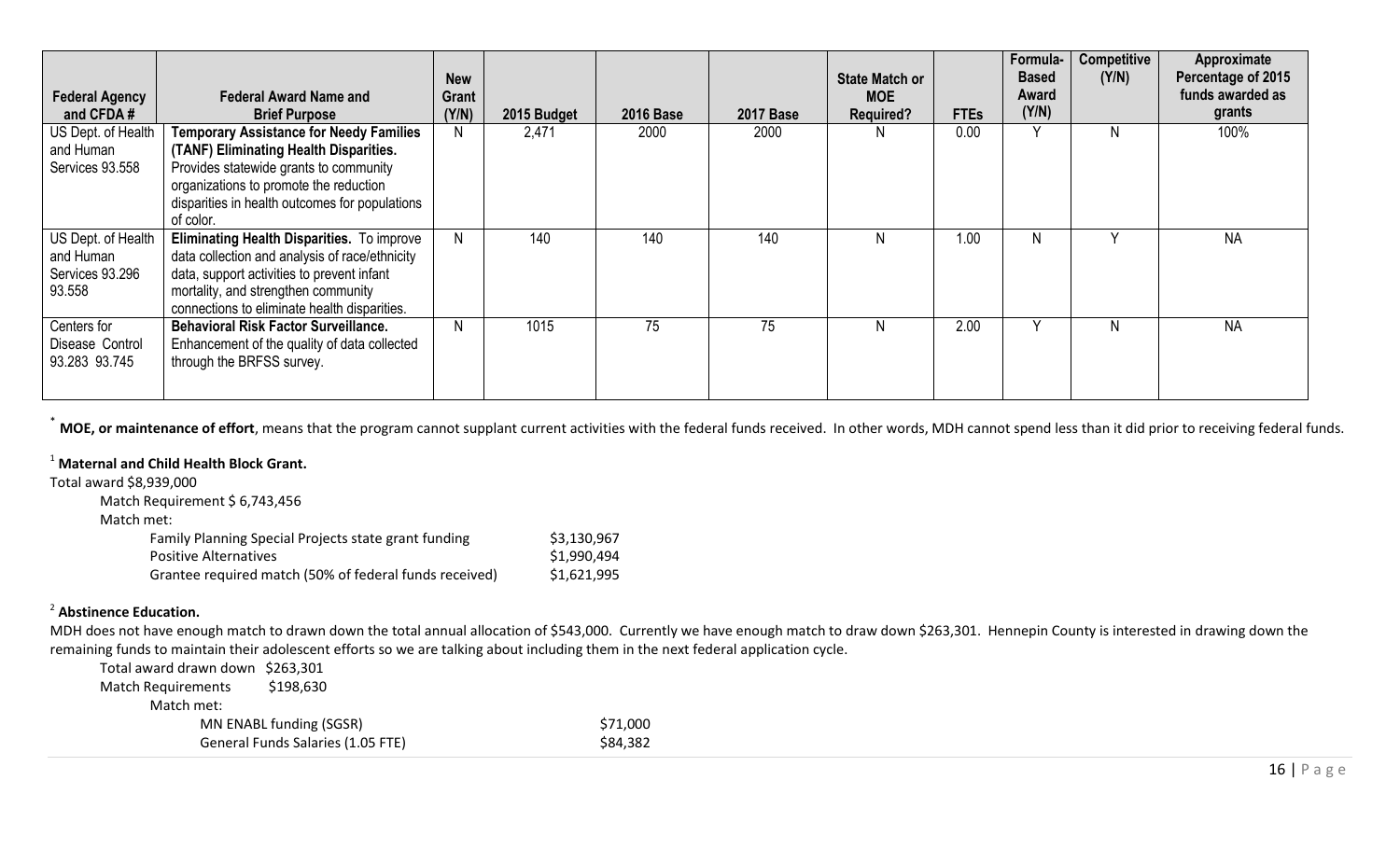## 3 **Cancer Prevention & Control Programs.**

The match for the Cancer Prevention and Control Programs comes from state general fund appropriations and Komen Foundation Funds. The total is \$1,776, 199. General fund = \$1,226, 199. Komen Foundation = \$250,000.

#### <sup>4</sup>**Comprehensive Cancer Control Policy.**

| SOURCES OF COST SHARING (10% match requirement)                                                                          |           |  | 60,000 |
|--------------------------------------------------------------------------------------------------------------------------|-----------|--|--------|
| 1. American Cancer Society                                                                                               |           |  |        |
| \$25,000 in-kind staff support for the MCA's colon cancer network, finance committee, steering committee, and disparties |           |  |        |
| network; \$3,000 in sponsorship & in-kind for Summit; and \$2,000 for general MCA meeting support.                       |           |  |        |
| Sub Total                                                                                                                | \$ 30,000 |  |        |
| 2. University of Minnesota, Masonic Cancer Center                                                                        |           |  |        |
| Match of \$20,000 for contract position to provide salary support and fringe                                             |           |  |        |
| Sub Total                                                                                                                | \$ 30,000 |  |        |
| Total                                                                                                                    | \$60,000  |  |        |

## 5 **CDC - Tobacco Control Program.**

The state match is the General Fund dollars for the Tobacco Free Prevention Grants, under MINN. STAT. 144.396. The total TFC State match amount was \$299,898.

#### <sup>6</sup> **National Health Service Corps Loan Repayment.**

The state match is \$100,000 from the Health Care Access Fund for state loan repayment grants.

#### <sup>7</sup> **Office of Rural Health.**

Total match \$532,644

- \$314,077 (Health Care Access Fund) in-kind salary/fringe for: rural communications; rural health conference planning and leadership; rural health committee support, research, and policy development; loan forgiveness and other rural state program administration; health workforce data collection and analysis; and legislative support for rural policy initiatives.
- \$218,567 (General Fund) grants from the Federally Qualified Health Center (FQHC) Subsidy Program to FQHCs that are located and provide services in rural Minnesota to improve the ongoing viability of Minnesota's clinic-based safety net providers.

#### <sup>8</sup> **Medicare Survey and Certification** and **Case Mix Review**

These are Medicare and Medicaid dollars received through DHS and are not counted as part of the federal funds total.